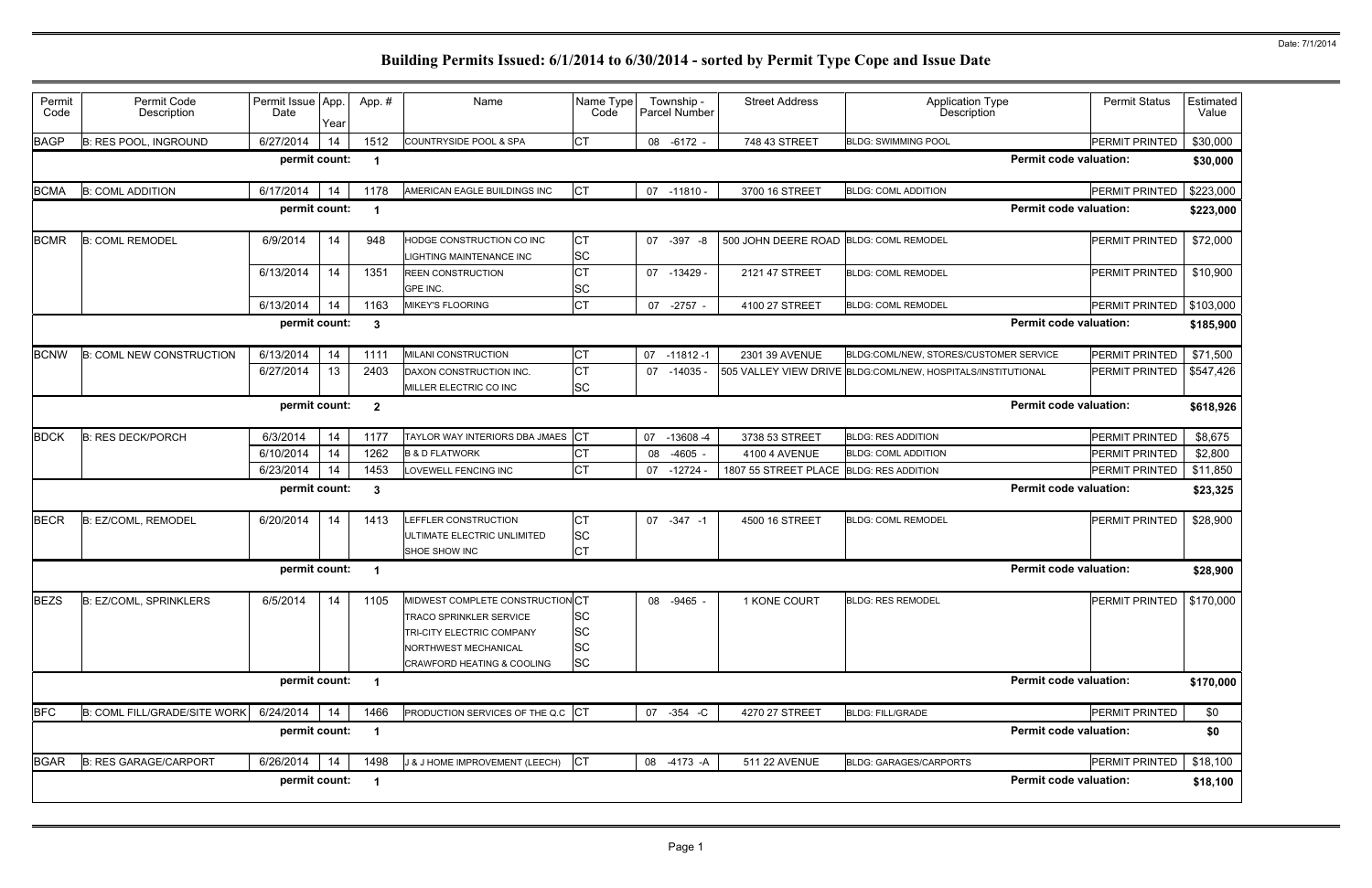| Permit<br>Code | Permit Code<br>Description         | Permit Issue App.<br>Date | Year | App.#        | Name                                                     | Name Type<br>Code | Township -<br>Parcel Number | <b>Street Address</b> | <b>Application Type</b><br><b>Description</b>     | <b>Permit Status</b>          | Estimated<br>Value |
|----------------|------------------------------------|---------------------------|------|--------------|----------------------------------------------------------|-------------------|-----------------------------|-----------------------|---------------------------------------------------|-------------------------------|--------------------|
| <b>BIW</b>     | <b>B: COML INTERIOR DEMOLITION</b> | 6/10/2014                 | 14   | 1261         | <b>EMERY CONSTRUCTION</b>                                | Iст               | 07<br>-11994 -              | 1485 41 STREET        | <b>BLDG: COML REMODEL</b>                         | PERMIT PRINTED                | \$12,000           |
|                |                                    | permit count:             |      | -1           |                                                          |                   |                             |                       |                                                   | <b>Permit code valuation:</b> | \$12,000           |
| <b>BMAR</b>    | <b>B: RES MAINTENANCE/REPAIR</b>   | 6/5/2014                  | 14   | 1216         | MENTING MASONRY & WATERPROOFIICT                         |                   | $-6886 -$<br>07             | 2801 19 STREET        | <b>BLDG: RES MAINTENANCE/REPAIR</b>               | <b>FINAL INSPECTION</b>       | \$1,800            |
|                |                                    | 6/5/2014                  | 14   | 1233         | IOSSI CONSTRUCTION                                       |                   | $-1915$<br>08               | 1851 19 AVENUE        | <b>BLDG: RES MAINTENANCE/REPAIR</b>               | PERMIT PRINTED                | \$2,074            |
|                |                                    | 6/6/2014                  | 14   | 1237         | <b>MIDWEST RECONSTRUCTION CO</b>                         | СT                | $-8614 - 3$<br>08           | 3114 11 AVENUE        | <b>BLDG: RES MAINTENANCE/REPAIR</b>               | <b>PERMIT PRINTED</b>         | \$3,097            |
|                |                                    | 6/9/2014                  | 14   | 1246         | <b>DURIAN BUILDERS</b><br>ACCURATE ELCT INSTALLATION LLC | <b>SC</b>         | 07 -1455 -                  | 2413 32 STREET        | <b>BLDG: RES MAINTENANCE/REPAIR</b>               | <b>PERMIT PRINTED</b>         | \$800              |
|                |                                    | 6/9/2014                  | 14   | 1247         | <b>BLAZE RESTORATION INC</b>                             |                   | 08 -9342 -1                 | 4030 RIVER DRIVE      | <b>BLDG: RES MAINTENANCE/REPAIR</b>               | <b>PERMIT PRINTED</b>         | \$1,770            |
|                |                                    | 6/11/2014                 | 14   | 1282         | DANIEL L HANELL CONST. INC                               | СT                | $-6302 -$<br>07             | 2315 48 STREET        | <b>BLDG: RES MAINTENANCE/REPAIR</b>               | <b>PERMIT PRINTED</b>         | \$5,040            |
|                |                                    | 6/11/2014                 | 14   | 1283         | DANIEL L HANELL CONST. INC                               | IСТ               | -876 -B<br>07               | 4414 27 AVENUE DRIVE  | <b>BLDG: RES MAINTENANCE/REPAIR</b>               | <b>PERMIT PRINTED</b>         | \$730              |
|                |                                    | 6/11/2014                 | 14   | 1279         | <b>SUBURBAN CONSTRUCTION INC</b>                         | IСТ               | $-5099 -$<br>08             | 709 25 AVENUE         | <b>BLDG: RES MAINTENANCE/REPAIR</b>               | PERMIT PRINTED                | \$4,000            |
|                |                                    | 6/20/2014                 | 14   | 1423         | MIDWEST RECONSTRUCTION CO                                | Iст               | $-12339$<br>07              | 3415 34 STREET        | <b>BLDG: RES MAINTENANCE/REPAIR</b>               | PERMIT PRINTED                | \$6,236            |
|                |                                    | 6/20/2014                 | 14   | 1424         | MIDWEST RECONSTRUCTION CO                                | IСТ               | $-211 - 2$<br>07            | 4203 34 AVENUE        | <b>BLDG: RES MAINTENANCE/REPAIR</b>               | PERMIT PRINTED                | \$11,877           |
|                |                                    | 6/23/2014                 | 12   | 742          | PROPERTY OWNER                                           | IСТ               | $-5868$<br>08               | 429 10 STREET         | <b>BLDG: RES MAINTENANCE/REPAIR</b>               | PERMIT PRINTED                | \$1,575            |
|                |                                    | permit count:             |      | 11           |                                                          |                   |                             |                       |                                                   | <b>Permit code valuation:</b> | \$38,999           |
| <b>BRML</b>    | <b>B: RES REMODEL</b>              | 6/3/2014                  | 14   | 1173         | <b>DELVEAU CONSTRUCTION</b>                              | СT                | 08 -3975                    | 2711 15 STREET        | <b>BLDG: RES REMODEL</b>                          | <b>PERMIT PRINTED</b>         | \$4,500            |
|                |                                    | 6/3/2014                  | 14   | 1172         | DUST-RY REMODELING INC                                   | IСТ               | $-4067 -$<br>08             | 4124 8 AVENUE         | <b>BLDG: RES REMODEL</b>                          | <b>PERMIT PRINTED</b>         | \$8,800            |
|                |                                    | 6/5/2014                  | -14  | 1218         | <b>PROPERTY OWNER</b>                                    | <b>SC</b>         | 07 -5578 -                  | 4802 11 AVENUE A      | <b>BLDG: RES REMODEL</b>                          | <b>PERMIT PRINTED</b>         | \$500              |
|                |                                    | permit count:             |      | $\mathbf{3}$ |                                                          |                   |                             |                       |                                                   | <b>Permit code valuation:</b> | \$13,800           |
| <b>BRRF</b>    | <b>B: RES ROOFING</b>              | 6/2/2014                  | 14   | 1167         | JANSEN ROOFING & REPAIR                                  | IСТ               | 07<br>-2104 -               | 2394 24 STREET        | <b>BLDG: RES MAINTENANCE/REPAIR</b>               | PERMIT PRINTED                | \$7,900            |
|                |                                    | 6/2/2014                  | 14   | 1170         | MAINSTREAM HOME IMPROVEMNT INCCT                         |                   | $-2416 -$<br>07             | 3424 38 STREET        | <b>BLDG: RES MAINTENANCE/REPAIR</b>               | PERMIT PRINTED                | \$7,330            |
|                |                                    | 6/2/2014                  | 14   | 1162         | ACRI, INC.                                               |                   | -6241<br>08                 | 405 45 STREET         | <b>BLDG: RES MAINTENANCE/REPAIR</b>               | PERMIT PRINTED                | \$5,800            |
|                |                                    | 6/2/2014                  | 14   | 1164         | ACKERLAND CONSTRUCTION, JOSHU/CT                         |                   | $-6824$<br>08               | 1524 23 AVENUE        | <b>BLDG: RES MAINTENANCE/REPAIR</b>               | <b>PERMIT PRINTED</b>         | \$7,025            |
|                |                                    | 6/2/2014                  | 14   | 1165         | ACKERLAND CONSTRUCTION, JOSHU/CT                         |                   | -8584<br>08                 |                       | 3729 10 AVENUE COURT BLDG: RES MAINTENANCE/REPAIR | PERMIT PRINTED                | \$4,950            |
|                |                                    | 6/3/2014                  | 14   | 1171         | <b>BATES ROOFING</b>                                     | I∩т<br>ו טן       | 07 -570 -2                  | 1808 36 STREET        | BLDG: RES MAINTENANCE/REPAIR                      | PERMIT PRINTED                | \$6,575            |
|                |                                    | 6/3/2014                  | 14   | 1179         | QC GENERAL, INC                                          | CТ                | 07 -7469 -                  | 2750 12 AVENUE        | <b>BLDG: RES MAINTENANCE/REPAIR</b>               | <b>PERMIT PRINTED</b>         | \$5,900            |
|                |                                    | 6/4/2014                  | 14   | 1181         | MIDWEST COMPLETE CONSTRUCTION CT                         |                   | -7839 -<br>08               | <b>1834 14 STREET</b> | <b>BLDG: RES MAINTENANCE/REPAIR</b>               | <b>PERMIT PRINTED</b>         | \$5,200            |
|                |                                    | 6/5/2014                  | 14   | 1209         | WIRTALA CONSTRUCTION INC, PAUL                           | $ _{\rm CT}$      | 08 -3070 -                  | <b>1411 28 AVENUE</b> | <b>BLDG: RES MAINTENANCE/REPAIR</b>               | <b>FINAL INSPECTION</b>       | \$7,000            |
|                |                                    | 6/6/2014                  | 14   | 1235         | TRI-STATE SIDING & WINDOWS INC                           | СT                | 08 -5716 -                  | 1873 22 AVENUE        | BLDG: RES MAINTENANCE/REPAIR                      | <b>PERMIT PRINTED</b>         | \$8,750            |
|                |                                    | 6/9/2014                  | 14   | 1249         | <b>B &amp; W HOME IMPROVEMENT CO</b>                     | СT                | -8230 -<br>07               | 2001 44 STREET        | <b>BLDG: RES MAINTENANCE/REPAIR</b>               | <b>PERMIT PRINTED</b>         | \$7,375            |
|                |                                    | 6/9/2014                  | 14   | 1251         | 33 CARPENTERS CONSTRUCTION INC CT                        |                   | -9823 -<br>07               | 1573 39 AVENUE        | <b>BLDG: RES MAINTENANCE/REPAIR</b>               | <b>FINAL INSPECTION</b>       | \$10,686           |
|                |                                    | 6/10/2014                 | 14   | 1257         | 33 CARPENTERS CONSTRUCTION INC CT                        |                   | 07 -14298 -                 | 3403 79 STREET        | BLDG: RES MAINTENANCE/REPAIR                      | <b>PERMIT PRINTED</b>         | \$22,655           |
|                |                                    | 6/10/2014                 | 14   | 1258         | 33 CARPENTERS CONSTRUCTION INC CT                        |                   | -596 -1<br>07               | 1713 35 STREET        | <b>BLDG: RES MAINTENANCE/REPAIR</b>               | <b>PERMIT PRINTED</b>         | \$9,030            |
|                |                                    | 6/10/2014                 | 14   | 1259         | 33 CARPENTERS CONSTRUCTION INC CT                        |                   | -4860 -<br>08               | 910 12 AVENUE         | <b>BLDG: RES MAINTENANCE/REPAIR</b>               | <b>PERMIT PRINTED</b>         | \$8,230            |
|                |                                    | 6/10/2014                 | 14   | 1269         | MIDWEST COMPLETE CONSTRUCTION CT                         |                   | 08 -638 -28                 | 724 20 AVENUE         | <b>BLDG: RES MAINTENANCE/REPAIR</b>               | <b>PERMIT PRINTED</b>         | \$4,800            |
|                |                                    | 6/11/2014                 | 14   | 1281         | DANIEL L HANELL CONST. INC                               | СT                | 07 -2295 -                  | 2906 25 AVENUE A      | <b>BLDG: RES MAINTENANCE/REPAIR</b>               | <b>PERMIT PRINTED</b>         | \$8,100            |
|                |                                    | 6/11/2014                 | 14   | 1280         | DANIEL L HANELL CONST. INC                               | IСТ               | 08<br>-3981 -A              | 510 18 AVENUE         | <b>BLDG: RES MAINTENANCE/REPAIR</b>               | <b>PERMIT PRINTED</b>         | \$13,265           |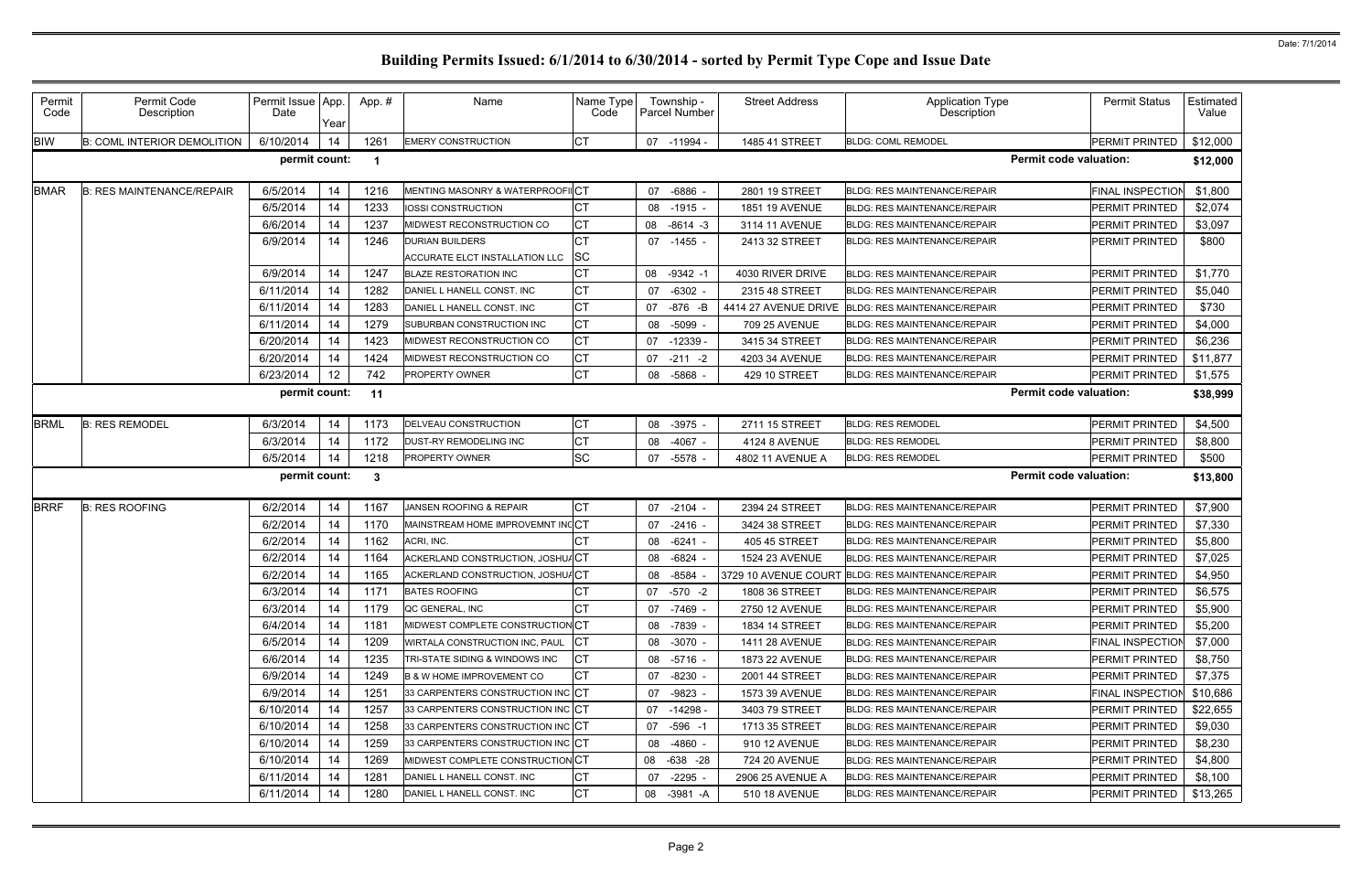|             |                        | Date          | Year |              |                                   | Name Type<br>Code | <b>Parcel Number</b> | <b>Street Address</b>                 | <b>Application Type</b><br><b>Description</b> | <b>Permit Status</b>          | Estimated<br>Value |
|-------------|------------------------|---------------|------|--------------|-----------------------------------|-------------------|----------------------|---------------------------------------|-----------------------------------------------|-------------------------------|--------------------|
| <b>BRRF</b> | <b>B: RES ROOFING</b>  | 6/12/2014     | 14   | 1287         | ACRI, INC.                        |                   | 08 -7764             | 513 25 AVENUE                         | <b>BLDG: RES MAINTENANCE/REPAIR</b>           | <b>PERMIT PRINTED</b>         | \$8,820            |
|             |                        | 6/16/2014     | 14   | 1353         | MIDWEST COMPLETE CONSTRUCTION CT  |                   | $-1049$<br>07        | 1830 30 STREET                        | <b>BLDG: RES MAINTENANCE/REPAIR</b>           | <b>PERMIT PRINTED</b>         | \$2,800            |
|             |                        | 6/16/2014     | 14   | 1360         | PRODUCTION SERVICES OF THE Q.C.   |                   | $-12944$<br>07       | 1509 41 STREET                        | <b>BLDG: RES MAINTENANCE/REPAIR</b>           | PERMIT PRINTED                | \$3,000            |
|             |                        | 6/16/2014     | 14   | 1362         | WIRTALA CONSTRUCTION INC, PAUL    |                   | $-1669$<br>08        | 2329 11 AVENUE A                      | <b>BLDG: RES MAINTENANCE/REPAIR</b>           | <b>PERMIT PRINTED</b>         | \$4,000            |
|             |                        | 6/16/2014     | 14   | 1356         | ADVANCED CONST & IMPROVEMENT      |                   | $-3477 -$<br>08      | 2545 13 STREET                        | <b>BLDG: RES MAINTENANCE/REPAIR</b>           | PERMIT PRINTED                | \$7,500            |
|             |                        | 6/16/2014     | 14   | 1357         | WILSON CONSTRUCTION, LLC (BEN)    |                   | -6534<br>08          | 2418 18 AVENUE                        | <b>BLDG: RES MAINTENANCE/REPAIR</b>           | <b>PERMIT PRINTED</b>         | \$5,000            |
|             |                        | 6/16/2014     | 14   | 1365         | POOLE'S RESTORATION               |                   | $-7357 -$<br>08      | 2319 7 STREET                         | <b>BLDG: RES MAINTENANCE/REPAIR</b>           | PERMIT PRINTED                | \$7,400            |
|             |                        | 6/17/2014     | 14   | 1391         | ADVANCED CONST & IMPROVEMENT      | СT                | $-13429$<br>07       | 2121 47 STREET                        | <b>BLDG: RES MAINTENANCE/REPAIR</b>           | <b>PERMIT PRINTED</b>         | \$4,000            |
|             |                        | 6/17/2014     | 14   | 1393         | ADVANCED CONST & IMPROVEMENT      |                   | $-32 - 13$<br>07     | 5117 21 AVENUE                        | <b>BLDG: RES MAINTENANCE/REPAIR</b>           | PERMIT PRINTED                | \$7,000            |
|             |                        | 6/17/2014     | 14   | 1395         | <b>CREW ROOFING</b>               |                   | $-6689$<br>07        | 3918 15 AVENUE                        | <b>BLDG: RES MAINTENANCE/REPAIR</b>           | <b>FINAL INSPECTION</b>       | \$5,000            |
|             |                        | 6/17/2014     | 14   | 1394         | ADVANCED CONST & IMPROVEMENT      |                   | $-8161 -$<br>08      | 2710 11 AVENUE B                      | BLDG: RES MAINTENANCE/REPAIR                  | PERMIT PRINTED                | \$1,000            |
|             |                        | 6/20/2014     | 14   | 1416         | 3 B'S CONSTRUCTION & HOME IMPR    |                   | $-6631$<br>07        | 3702 14 AVENUE                        | <b>BLDG: RES MAINTENANCE/REPAIR</b>           | PERMIT PRINTED                | \$2,800            |
|             |                        | 6/20/2014     | 14   | 1429         | OMMELL MICHAEL                    |                   | $-9027$<br>07        | 3804 22 AVENUE                        | <b>BLDG: RES MAINTENANCE/REPAIR</b>           | PERMIT PRINTED                | \$12,200           |
|             |                        | 6/20/2014     | 14   | 1426         | ACKERLAND CONSTRUCTION, JOSHU/CT  |                   | $-1823 - 2$<br>08    | 1101 53 STREET                        | <b>BLDG: RES MAINTENANCE/REPAIR</b>           | <b>PERMIT PRINTED</b>         | \$5,300            |
|             |                        | 6/20/2014     | 14   | 1425         | ACKERLAND CONSTRUCTION, JOSHU/CT  |                   | -4708<br>08          | 1301 26 STREET                        | <b>BLDG: RES MAINTENANCE/REPAIR</b>           | PERMIT PRINTED                | \$7,300            |
|             |                        | 6/20/2014     | 14   | 1428         | MOELLER CONSTRUCTION              |                   | $-708 -$<br>08       | 2415 12 AVENUE                        | <b>BLDG: RES MAINTENANCE/REPAIR</b>           | <b>PERMIT PRINTED</b>         | \$3,600            |
|             |                        | 6/20/2014     | 14   | 1427         | OMMELL MICHAEL                    |                   | -7946<br>08          | 2014 14 STREET                        | <b>BLDG: RES MAINTENANCE/REPAIR</b>           | PERMIT PRINTED                | \$4,800            |
|             |                        | 6/23/2014     | 14   | 1444         | <b>BEST ROOFING, THE</b>          |                   | 07<br>-14141 -       | 3411 76 STREET                        | <b>BLDG: RES MAINTENANCE/REPAIR</b>           | PERMIT PRINTED                | \$9,800            |
|             |                        | 6/23/2014     | 14   | 1436         | MIDWEST COMPLETE CONSTRUCTION CT  |                   | $-6671 -$<br>07      | 3902 12 AVENUE                        | <b>BLDG: RES MAINTENANCE/REPAIR</b>           | PERMIT PRINTED                | \$3,600            |
|             |                        | 6/23/2014     | 14   | 1443         | R.A. CONSTRUCTION                 |                   | -9808<br>07          | 1577 37 AVENUE                        | <b>BLDG: RES MAINTENANCE/REPAIR</b>           | PERMIT PRINTED                | \$5,000            |
|             |                        | 6/23/2014     | 14   | 1440         | FW PROPERTY MAINTENANCE           |                   | 08<br>$-6872 -$      | 1538 26 AVENUE                        | <b>BLDG: RES MAINTENANCE/REPAIR</b>           | PERMIT PRINTED                | \$2,040            |
|             |                        | 6/23/2014     | 14   | 1435         | MIDWEST COMPLETE CONSTRUCTION CT  |                   | -7839<br>08          | 1834 14 STREET                        | <b>BLDG: RES MAINTENANCE/REPAIR</b>           | PERMIT PRINTED                | \$3,000            |
|             |                        | 6/23/2014     | 14   | 1439         | <b>BRUCE &amp; ASSOCIATES</b>     |                   | -9149<br>08          | 5005 6 AVENUE                         | <b>BLDG: RES MAINTENANCE/REPAIR</b>           | PERMIT PRINTED                | \$12,300           |
|             |                        | 6/24/2014     | 14   | 1464         | <b>TEEL BUILDERS</b>              |                   | $-2757$<br>07        | 4100 27 STREET                        | <b>BLDG: RES MAINTENANCE/REPAIR</b>           | PERMIT PRINTED                | \$19,000           |
|             |                        | 6/24/2014     | 14   | 1465         | CENTIMARK CORPORATION             | СΤ                | $-52 - 1$<br>07      | 5400 23 AVENUE                        | <b>BLDG: RES MAINTENANCE/REPAIR</b>           | PERMIT PRINTED                | \$80,460           |
|             |                        | 6/25/2014     | 14   | 1481         | <b>BATES ROOFING</b>              | CТ                | $-10298 -$<br>07     | 5019 34 AVENUE A                      | <b>BLDG: RES MAINTENANCE/REPAIR</b>           | PERMIT PRINTED                | \$5,870            |
|             |                        | 6/25/2014     | 14   | 1482         | <b>BATES ROOFING</b>              |                   | $-5951 -$<br>07      | 3535 23 AVENUE                        | <b>BLDG: RES MAINTENANCE/REPAIR</b>           | <b>PERMIT PRINTED</b>         | \$22,000           |
|             |                        | 6/27/2014     | 14   | 1514         | MAINSTREAM HOME IMPROVEMNT INCCT  |                   | $07 -32 -12$         | 5113 21 AVENUE                        | <b>BLDG: RES MAINTENANCE/REPAIR</b>           | PERMIT PRINTED                | \$6,500            |
|             |                        | 6/27/2014     | 14   | 1513         | MAINSTREAM HOME IMPROVEMNT INCCT  |                   | 07<br>$-6608 -$      | 3706 15 AVENUE                        | BLDG: RES MAINTENANCE/REPAIR                  | PERMIT PRINTED                | \$3,700            |
|             |                        | 6/27/2014     | 14   | 1508         | 33 CARPENTERS CONSTRUCTION INC CT |                   | $-6770$<br>07        | 2573 29 AVENUE COURT                  | BLDG: RES MAINTENANCE/REPAIR                  | PERMIT PRINTED                | \$7,300            |
|             |                        | 6/27/2014     | 14   | 1509         | 33 CARPENTERS CONSTRUCTION INC CT |                   | 08 -7848 -           | 1823 14 STREET                        | <b>BLDG: RES MAINTENANCE/REPAIR</b>           | PERMIT PRINTED                | \$14,263           |
|             |                        | permit count: |      | 49           |                                   |                   |                      |                                       |                                               | <b>Permit code valuation:</b> | \$436,924          |
| <b>BRSA</b> | <b>B: RES ADDITION</b> | 6/9/2014      | 14   | 1248         | DURHAM CONSTRUCTION               | СT                | 07 -13361            | 9 TIMBERWOOD COURT BLDG: RES ADDITION |                                               | PERMIT PRINTED                | \$5,700            |
|             |                        | 6/20/2014     | 14   | 1432         | <b>COACH HOUSE GARAGES</b>        | СT                | 07 -7672 -           | 2407 23 AVENUE B                      | <b>BLDG: RES ADDITION</b>                     | <b>PERMIT PRINTED</b>         | \$26,710           |
|             |                        |               |      |              | <b>TRINITY ELECTRIC</b>           | <b>SC</b>         |                      |                                       |                                               |                               |                    |
|             |                        | 6/24/2014     | 14   | 1462         | CHUMBLEY, BRAD                    | <b>CT</b>         | 07 -10731 -          | 3536 51 STREET                        | <b>BLDG: RES ADDITION</b>                     | <b>PERMIT PRINTED</b>         | \$8,000            |
|             |                        | permit count: |      | $\mathbf{3}$ |                                   |                   |                      |                                       |                                               | <b>Permit code valuation:</b> | \$40,410           |
| <b>BRSD</b> | <b>B: RES SIDING</b>   | 6/2/2014      | 14   | 1168         | OLIVE CONSTRUCTION                | <b>CT</b>         | 07 -11251 -          | 5208 44 AVENUE                        | <b>BLDG: RES MAINTENANCE/REPAIR</b>           | <b>FINAL INSPECTION</b>       | \$7,500            |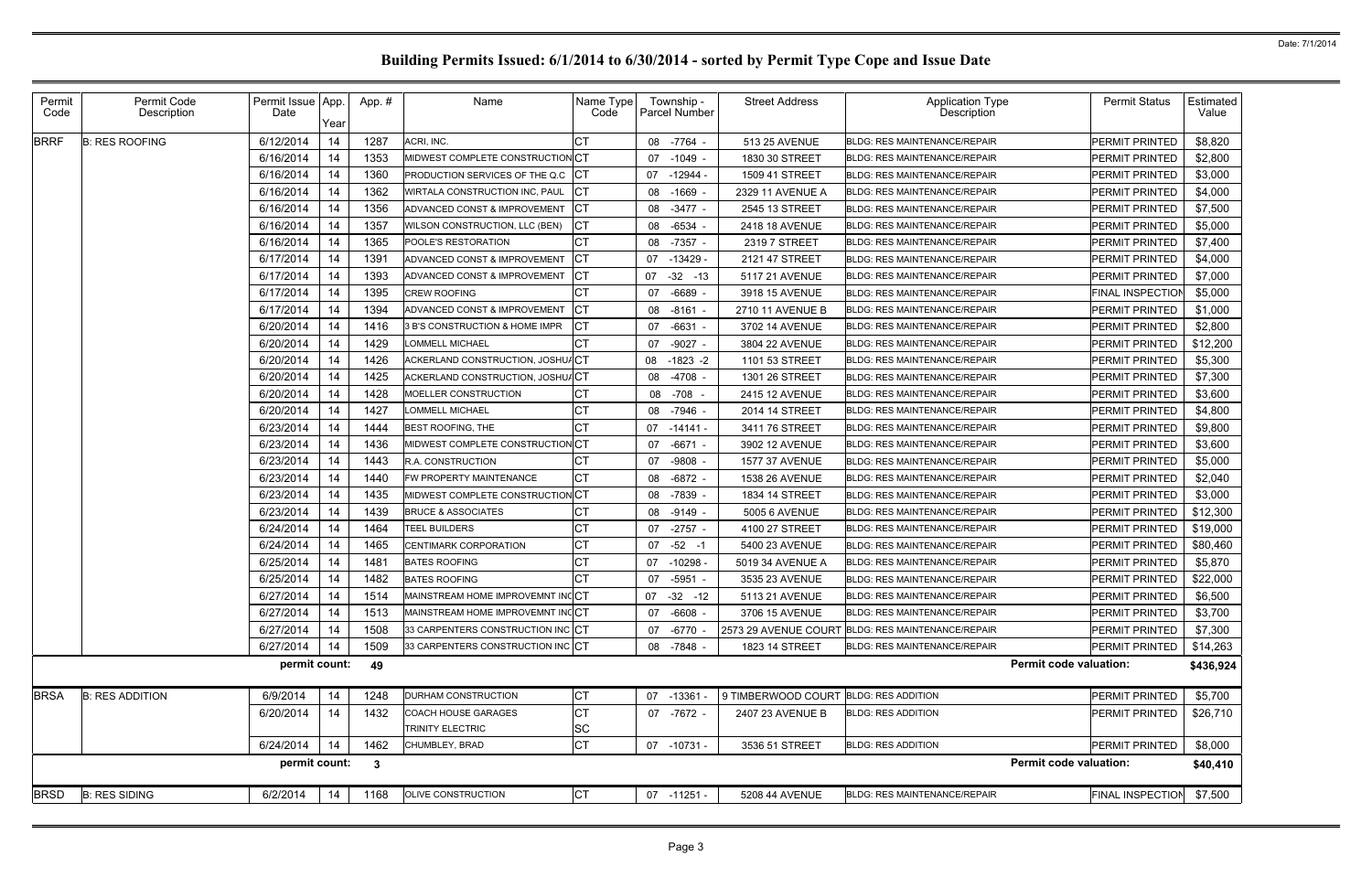| Permit<br>Code   | Permit Code<br>Description        | Permit Issue App.<br>Date | Year       | App.#                    | Name                                   | Name Type<br>Code | Township -<br>Parcel Number |              | <b>Street Address</b>                   | <b>Application Type</b><br><b>Description</b> |                               | <b>Permit Status</b>      | Estimated<br>Value |
|------------------|-----------------------------------|---------------------------|------------|--------------------------|----------------------------------------|-------------------|-----------------------------|--------------|-----------------------------------------|-----------------------------------------------|-------------------------------|---------------------------|--------------------|
| <b>BRSD</b>      | <b>B: RES SIDING</b>              | 6/2/2014                  | 14         | 1161                     | BEST IMPROVEMENT COMPANY, INC          |                   | 07                          | -9026 -      | 3734 22 AVENUE                          | <b>BLDG: RES MAINTENANCE/REPAIR</b>           |                               | PERMIT PRINTED            | \$4,890            |
|                  |                                   | 6/3/2014                  | 14         | 1174                     | <b>SONS OF SEVEN LLC</b>               |                   | 08                          | $-4600 -$    | 424 41 STREET                           | <b>BLDG: RES MAINTENANCE/REPAIR</b>           |                               | <b>PERMIT PRINTED</b>     | \$3,000            |
|                  |                                   | 6/13/2014                 | 14         | 1345                     | <b>B &amp; W HOME IMPROVEMENT CO</b>   |                   | 07                          | $-12050 -$   | 1171 53 STREET                          | <b>BLDG: RES MAINTENANCE/REPAIR</b>           |                               | PERMIT PRINTED            | \$9,485            |
|                  |                                   | 6/17/2014                 | 14         | 1392                     | ADVANCED CONST & IMPROVEMENT           | IСТ               | 08                          | $-3260 -$    | 1852 25 STREET                          | <b>BLDG: RES MAINTENANCE/REPAIR</b>           |                               | PERMIT PRINTED            | \$2,000            |
|                  |                                   | 6/20/2014                 | 14         | 1430                     | THE HOUSE DOCTOR                       |                   | 08                          | $-6827$      | 1523 24 AVENUE                          | <b>BLDG: RES MAINTENANCE/REPAIR</b>           |                               | PERMIT PRINTED            | \$3,000            |
|                  |                                   | 6/23/2014                 | 14         | 1442                     | BEST IMPROVEMENT COMPANY, INC          | СT                | 07                          | $-10623 -$   | 4725 48 STREET A                        | <b>BLDG: RES MAINTENANCE/REPAIR</b>           |                               | PERMIT PRINTED            | \$2,810            |
|                  |                                   | 6/23/2014                 | 14         | 1450                     | ALL MAJOR RESTORATIONS LLC             |                   | 08                          | $-6164 - 33$ | 516 27 AVENUE                           | <b>BLDG: RES MAINTENANCE/REPAIR</b>           |                               | PERMIT PRINTED            | \$4,000            |
|                  |                                   | 6/23/2014                 | 14         | 1441                     | FW PROPERTY MAINTENANCE                | <b>CT</b>         | 08                          | $-6872 -$    | 1538 26 AVENUE                          | <b>BLDG: RES MAINTENANCE/REPAIR</b>           |                               | <b>PERMIT PRINTED</b>     | \$4,375            |
|                  |                                   | permit count:             |            | 9                        |                                        |                   |                             |              |                                         |                                               | <b>Permit code valuation:</b> |                           | \$41,060           |
| <b>BSMT</b>      | <b>B: RES BASEMENT WATERPROOF</b> | 6/2/2014                  | 14         | 1169                     | MIDWEST RECONSTRUCTION CO              | IСТ               | 08                          | $-3506 -$    | 2410 12 STREET                          | <b>BLDG: RES MAINTENANCE/REPAIR</b>           |                               | <b>PERMIT PRINTED</b>     | \$12,646           |
|                  |                                   | 6/2/2014                  | 14         | 1159                     | ABSOLUTELY DRY BASEMENT WATERICT       |                   | 08                          | $-4179$ -    | 2332 18 AVENUE A                        | <b>BLDG: RES MAINTENANCE/REPAIR</b>           |                               | PERMIT PRINTED            | \$6,200            |
|                  |                                   | 6/16/2014                 | 14         | 1366                     | IA-IL BSMT WTRPRFG/HOME SVCS           | IСT               | 07                          | -1984        | 2358 29 STREET                          | <b>BLDG: RES MAINTENANCE/REPAIR</b>           |                               | <b>PERMIT PRINTED</b>     | \$4,775            |
|                  |                                   | 6/30/2014                 | 14         | 1532                     | ABSOLUTELY DRY BASEMENT WATERICT       |                   | 08 -6695                    |              | 1848 18 AVENUE                          | <b>BLDG: RES MAINTENANCE/REPAIR</b>           |                               | PERMIT PRINTED            | \$11,260           |
|                  |                                   | permit count:             |            | 4                        |                                        |                   |                             |              |                                         |                                               | <b>Permit code valuation:</b> |                           | \$34,881           |
| <b>BSTG</b>      | <b>B: STORAGE BLDG</b>            | 6/2/2014                  | 14         | 861                      | ADVANCED CONST & IMPROVEMENT           | <b>ICT</b>        | 07                          | -12836 -     | 1320 36 AVENUE                          | <b>BLDG: STORAGE SHED</b>                     |                               | PERMIT PRINTED            | \$125,000          |
|                  |                                   | permit count:             |            | - 1                      |                                        |                   |                             |              |                                         |                                               | <b>Permit code valuation:</b> |                           | \$125,000          |
| <b>BTF</b>       | <b>B: COML INTERIOR FINISH</b>    | 6/25/2014                 | 14         | 1467                     | <b>WILBER ENTERPRISES LLC</b>          | СT                | 07                          | $-226 - 1$   | 3912 38 AVENUE                          | <b>BLDG: COML REMODEL</b>                     |                               | PERMIT PRINTED            | \$179,000          |
|                  |                                   |                           |            |                          | ROCK RIVER ELECTRIC, INC               | lSC               |                             |              |                                         |                                               |                               |                           |                    |
|                  |                                   |                           |            |                          | A+ PLUMBING                            | <b>SC</b>         |                             |              |                                         |                                               |                               |                           |                    |
|                  |                                   | permit count:             |            | $\overline{\phantom{a}}$ |                                        |                   |                             |              |                                         |                                               | <b>Permit code valuation:</b> |                           | \$179,000          |
| DRN <sub>1</sub> | <b>ENG: CLASS 1 DRAINAGE</b>      | 6/4/2014                  | 14         | 1182                     | KELLY CONSTRUCTION OF DAV., INC        |                   | 08                          | $-4797 -$    | 901 12 AVENUE                           | <b>BLDG: RES DRIVEWAY</b>                     |                               | <b>FINAL INSPECTION</b>   | \$0                |
|                  |                                   | 6/4/2014                  | 14         | 1185                     | <b>TRAPKUS BUILD</b>                   |                   | 08                          | $-6461 - 78$ | 3330 14 STREET                          | <b>BLDG: RES DRIVEWAY</b>                     |                               | PERMIT PRINTED            | \$0                |
|                  |                                   | 6/5/2014                  | 14         | 1219                     | <b>EMERY CONSTRUCTION</b>              |                   | 07                          | -13946 -     | 3722 76 STREET COURT                    | <b>ENG: DRAINAGE PERMIT</b>                   |                               | PERMIT PRINTED            | \$800              |
|                  |                                   | 6/9/2014                  | $\vert$ 14 | 1250                     | CROSS CONCRETE CONSTRUCTION            | $\Gamma$<br>ישו   | 08 -5178                    |              | 1141 15 STREET                          | <b>BLDG: RES DRIVEWAY</b>                     |                               | PERMIT PRINTED            | \$0                |
|                  |                                   | 6/10/2014                 | 14         | 1263                     | UNIQUE CONCRETE DESIGN                 | СT                | 07 -9981                    |              | 4212 34 AVENUE PLACE BLDG: RES DRIVEWAY |                                               |                               | <b>PERMIT PRINTED</b>     | \$0                |
|                  |                                   | 6/10/2014                 | 14         | 1262                     | <b>B &amp; D FLATWORK</b>              | СT                | 08                          | $-4605 -$    | 4100 4 AVENUE                           | <b>BLDG: COML ADDITION</b>                    |                               | PERMIT PRINTED            | \$2,800            |
|                  |                                   | 6/11/2014                 | 14         | 1084                     | <b>COACH HOUSE GARAGES</b>             | СT                | 08 -754 -                   |              | 1191 24 STREET                          | <b>BLDG: GARAGES/CARPORTS</b>                 |                               | <b>FINAL INSPECTION</b>   | \$14,946           |
|                  |                                   | 6/13/2014                 | 14         | 1111                     | MILANI CONSTRUCTION                    | СT                | 07 -11812 -1                |              | 2301 39 AVENUE                          | BLDG:COML/NEW, STORES/CUSTOMER SERVICE        |                               | PERMIT PRINTED            | \$71,500           |
|                  |                                   | 6/16/2014                 | 14         | 1141                     | <b>BRASSFIELD, BRUCE</b>               | CT                | 07 -12103 -                 |              | 3515 56 STREET PLACE                    | <b>BLDG: RES DRIVEWAY &amp; SIDEWALK</b>      |                               | <b>PERMIT PRINTED</b>     | \$0                |
|                  |                                   | 6/20/2014                 | 14         | 1432                     | <b>COACH HOUSE GARAGES</b>             |                   | 07 -7672 -                  |              | 2407 23 AVENUE B                        | <b>BLDG: RES ADDITION</b>                     |                               | <b>PERMIT PRINTED</b>     | \$26,710           |
|                  |                                   |                           |            |                          | TRINITY ELECTRIC                       | <b>SC</b>         |                             |              |                                         |                                               |                               |                           |                    |
|                  |                                   | 6/24/2014                 | 14         | 1456                     | <b>GRANET CONSTRUCTION</b>             | IСТ               | 07 -13092 -                 |              | 5401 38 AVENUE                          | <b>BLDG: RES DRIVEWAY</b>                     |                               | <b>PERMIT PRINTED</b>     | \$8,500            |
|                  |                                   | 6/24/2014                 | 14         | 1466                     | <b>PRODUCTION SERVICES OF THE Q.C</b>  |                   | 07 - 354 - C                |              | 4270 27 STREET                          | <b>BLDG: FILL/GRADE</b>                       |                               | PERMIT PRINTED            | \$0                |
|                  |                                   | 6/27/2014                 | 14         | 1512                     | COUNTRYSIDE POOL & SPA                 | <b>CT</b>         | 08 -6172 -                  |              | 748 43 STREET                           | <b>BLDG: SWIMMING POOL</b>                    |                               | <b>PERMIT PRINTED</b>     | \$30,000           |
|                  |                                   | permit count:             |            | 13                       |                                        |                   |                             |              |                                         |                                               | <b>Permit code valuation:</b> |                           | \$155,256          |
| EC               | E: COML ELECTRICAL                | 6/2/2014                  | 14         | 857                      | <b>BUILDERS SALES &amp; SERVICE CO</b> | IСТ               | $07 - 157 - 1$              |              | 700 35 AVENUE PLACE BLDG: COML REMODEL  |                                               |                               | FINAL INSPECTION \$16,755 |                    |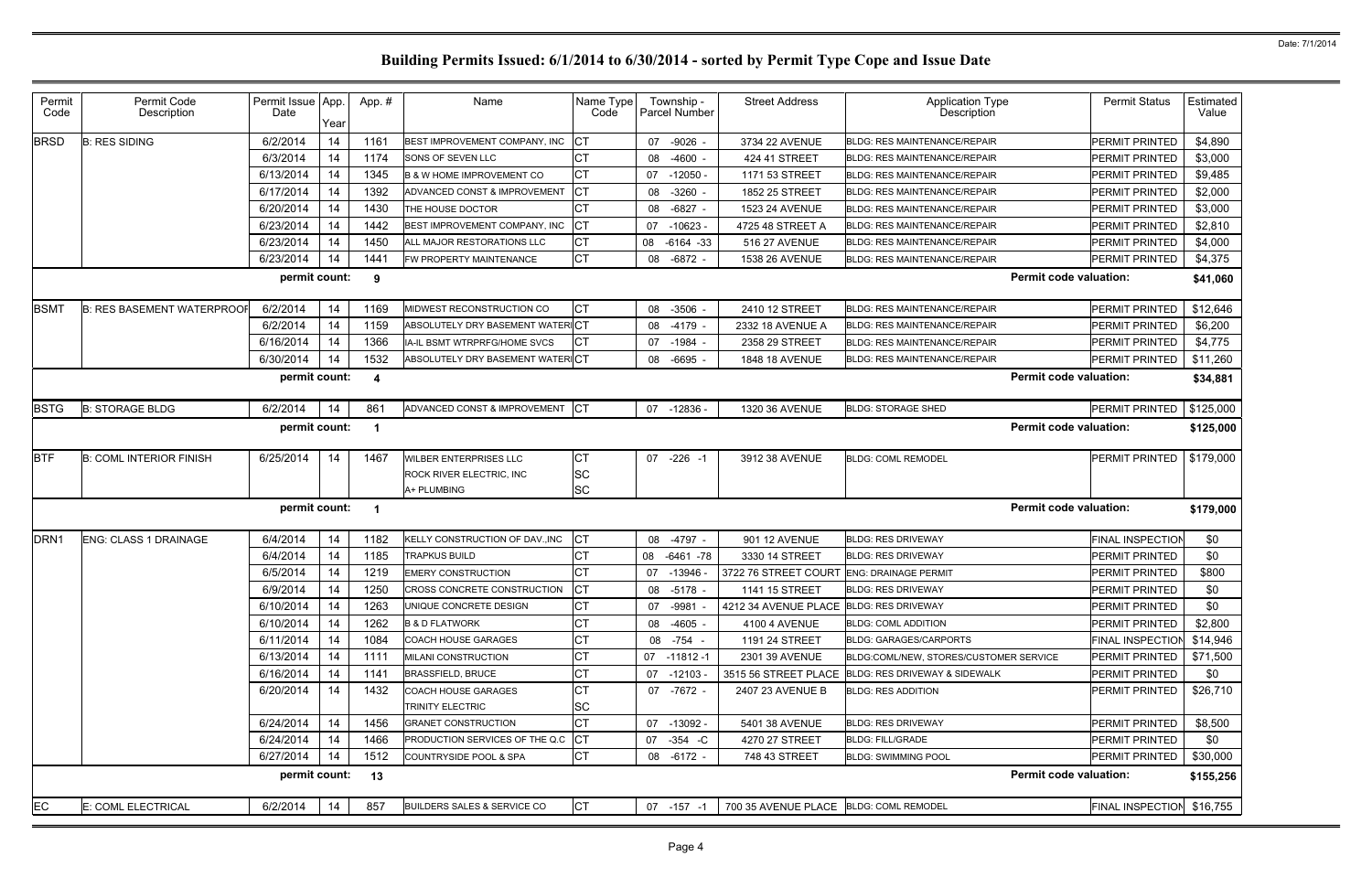| Permit<br>Code | Permit Code<br>Description | Permit Issue App.<br>Date | Year | App.#                | Name                                  | Name Type<br>Code |          | Township -<br><b>Parcel Number</b> | <b>Street Address</b>                  | <b>Application Type</b><br>Description                       |                               | <b>Permit Status</b>    | Estimated<br>Value |
|----------------|----------------------------|---------------------------|------|----------------------|---------------------------------------|-------------------|----------|------------------------------------|----------------------------------------|--------------------------------------------------------------|-------------------------------|-------------------------|--------------------|
| EC             | E: COML ELECTRICAL         | 6/2/2014                  | 14   | 857                  | ART-O-LITE ELECTRIC CO                | <b>SC</b>         |          | 07 -157 -1                         | 700 35 AVENUE PLACE                    | <b>BLDG: COML REMODEL</b>                                    |                               | <b>FINAL INSPECTION</b> | \$16,755           |
|                |                            | 6/6/2014                  | 14   | 784                  | <b>RELIABLE CONSTRUCTION</b>          | СT                | $12 - 4$ | $-F$                               | 6910 27 STREET                         | <b>BLDG: COML REMODEL</b>                                    |                               | PERMIT PRINTED          | \$29,800           |
|                |                            |                           |      |                      | L & L ELECTRIC INC                    | <b>SC</b>         |          |                                    |                                        |                                                              |                               |                         |                    |
|                |                            |                           |      |                      | PETERSON PLUMBING AND HEATING         | <b>SC</b>         |          |                                    |                                        |                                                              |                               |                         |                    |
|                |                            | 6/10/2014                 | 14   | 948                  | HODGE CONSTRUCTION CO INC             | СT                |          | 07 -397 -8                         | 500 JOHN DEERE ROAD BLDG: COML REMODEL |                                                              |                               | <b>PERMIT PRINTED</b>   | \$72,000           |
|                |                            |                           |      |                      | LIGHTING MAINTENANCE INC              | <b>SC</b>         |          |                                    |                                        |                                                              |                               |                         |                    |
|                |                            | 6/12/2014                 | 14   | 1285                 | MAHIEU ELECTRIC CO INC                | СT                |          | $07 - 34 - 1$                      | 1811 53 STREET                         | ELEC: WIRING, MISC                                           |                               | <b>PERMIT PRINTED</b>   | \$0                |
|                |                            | 6/13/2014                 | 13   | 2023                 | <b>SNYDER CONSTRUCTION LLC</b>        | <b>CT</b>         |          | 07 -12879 -5                       | 4400 44 AVENUE                         | <b>BLDG: COML REMODEL</b>                                    |                               | PERMIT PRINTED          | \$208,000          |
|                |                            |                           |      |                      | <b>CRAWFORD HEATING &amp; COOLING</b> | <b>SC</b>         |          |                                    |                                        |                                                              |                               |                         |                    |
|                |                            |                           |      |                      | <b>CRAWFORD COMPANY</b>               | <b>SC</b>         |          |                                    |                                        |                                                              |                               |                         |                    |
|                |                            |                           |      |                      | GPE INC.                              | lsc               |          |                                    |                                        |                                                              |                               |                         |                    |
|                |                            |                           |      |                      | JOHNSON ELECTRIC CO, K C              | <b>SC</b>         |          |                                    |                                        |                                                              |                               |                         |                    |
|                |                            | 6/17/2014                 | 14   | 1374                 | <b>PROPERTY OWNER</b>                 |                   |          | 08 - 2644 - A                      | 4801 RIVER DRIVE                       | ELEC: SERVICE                                                |                               | <b>PERMIT PRINTED</b>   | \$0                |
|                |                            | 6/17/2014                 | 14   | 1369                 | ACME SIGN COMPANY INC                 | <b>SC</b>         | 08       | $-5822 - 1$                        | <b>1102 4 AVENUE</b>                   | <b>BLDG: SIGN</b>                                            |                               | PERMIT PRINTED          | \$6,100            |
|                |                            | 6/17/2014                 | 14   | 1368                 | ACME SIGN COMPANY INC                 | CТ                |          | 12 -1678                           | 2721 69 AVENUE COURT BLDG: SIGN        |                                                              |                               | PERMIT PRINTED          | \$6,600            |
|                |                            | 6/18/2014                 | 14   | 1093                 | <b>B &amp; W HOME IMPROVEMENT CO</b>  | СT                |          | 07 -13122 -                        | 5111 22 AVENUE                         | <b>BLDG: COML REMODEL</b>                                    |                               | <b>PERMIT PRINTED</b>   | \$17,881           |
|                |                            |                           |      |                      | <b>TRI-CITY ELECTRIC COMPANY</b>      | <b>SC</b>         |          |                                    |                                        |                                                              |                               |                         |                    |
|                |                            | 6/23/2014                 | 14   | 1351                 | <b>REEN CONSTRUCTION</b>              | СT                |          | 07 -13429 -                        | 2121 47 STREET                         | <b>BLDG: COML REMODEL</b>                                    |                               | PERMIT PRINTED          | \$10,900           |
|                |                            |                           |      |                      | GPE INC.                              | <b>SC</b>         |          |                                    |                                        |                                                              |                               |                         |                    |
|                |                            | 6/25/2014                 | 14   | 1485                 | TRI-CITY ELECTRIC COMPANY             | СT                |          | 07 -12879 -8                       | 4406 41 STREET METER ELEC: SERVICE     |                                                              |                               | PERMIT PRINTED          | \$0                |
|                |                            | 6/25/2014                 | 14   | 1467                 | <b>WILBER ENTERPRISES LLC</b>         | СT                |          | 07 -226 -1                         | 3912 38 AVENUE                         | <b>BLDG: COML REMODEL</b>                                    |                               | PERMIT PRINTED          | \$179,000          |
|                |                            |                           |      |                      | <b>ROCK RIVER ELECTRIC, INC.</b>      | <b>SC</b>         |          |                                    |                                        |                                                              |                               |                         |                    |
|                |                            |                           |      |                      | A+ PLUMBING                           | <b>SC</b>         |          |                                    |                                        |                                                              |                               |                         |                    |
|                |                            | 6/25/2014                 | 14   | 1478                 | MADISON CONSTRUCTION COMPANY          | <b>CT</b>         |          | 08 -9407 -                         | 2900 RIVER DRIVE                       | <b>BLDG: INSPECTION PURPOSES</b>                             |                               | <b>PERMIT PRINTED</b>   | \$0                |
|                |                            |                           |      |                      | <b>TRI-CITY ELECTRIC COMPANY</b>      | <b>SC</b>         |          |                                    |                                        |                                                              |                               |                         |                    |
|                |                            |                           |      |                      | MADISON CONSTRUCTION COMPANY          | <b>ICT</b>        |          |                                    |                                        |                                                              |                               |                         |                    |
|                |                            |                           |      |                      | <b>TRI-CITY ELECTRIC COMPANY</b>      | <b>SC</b>         |          |                                    |                                        |                                                              |                               |                         |                    |
|                |                            | 6/27/2014                 | 13   | 2403                 | DAXON CONSTRUCTION INC.               | <b>CT</b>         |          | 07 -14035 -                        |                                        | 505 VALLEY VIEW DRIVE BLDG:COML/NEW, HOSPITALS/INSTITUTIONAL |                               | PERMIT PRINTED          | \$547,426          |
|                |                            |                           |      |                      | MILLER ELECTRIC CO INC                | <b>SC</b>         |          |                                    |                                        |                                                              |                               |                         |                    |
|                |                            | permit count:             |      | 14                   |                                       |                   |          |                                    |                                        |                                                              | <b>Permit code valuation:</b> |                         | \$1,094,462        |
| <b>EINV</b>    | E: RES INVESTIGATION       | 6/5/2014                  | 14   | 1230                 | TOTAL MAINTENANCE INC                 | <b>CT</b>         |          | 07 -14501 -                        |                                        | 3415 77 STREET COURT HTG: BOILER/FURNACE, REPLACE            |                               | PERMIT PRINTED          | \$0                |
|                |                            | permit count:             |      | -1                   |                                       |                   |          |                                    |                                        |                                                              | <b>Permit code valuation:</b> |                         | \$0                |
| <b>ENA</b>     | <b>B: RES SIDEWALK</b>     | 6/16/2014                 | 14   | 1370                 | ROCK HARD CONCRETE                    | <b>CT</b>         | 08       | $-2012 -$                          | 1813 16 AVENUE                         | BLDG: RES DRIVEWAY & SIDEWALK                                |                               | <b>FINAL INSPECTION</b> | \$0                |
|                |                            | permit count:             |      | $\blacktriangleleft$ |                                       |                   |          |                                    |                                        |                                                              | <b>Permit code valuation:</b> |                         | \$0                |
| <b>ENB</b>     | <b>B: RES DRIVEWAY</b>     | 6/4/2014                  | 14   | 1185                 | <b>TRAPKUS BUILD</b>                  | СT                |          | 08 -6461 -78                       | 3330 14 STREET                         | <b>BLDG: RES DRIVEWAY</b>                                    |                               | FINAL INSPECTION        | \$0                |
|                |                            | 6/5/2014                  | 14   | 1217                 | <b>EMERY CONSTRUCTION</b>             | CТ                | 08       | -9191                              | 1170 33 STREET COURT                   | <b>BLDG: RES DRIVEWAY</b>                                    |                               | FINAL INSPECTION        | \$0                |
|                |                            | 6/9/2014                  | 14   | 1244                 | SOONER CONCRETE                       | СΤ                |          | 07 -916 -A                         | 1941 42 STREET                         | <b>BLDG: RES DRIVEWAY</b>                                    |                               | <b>FINAL INSPECTION</b> | \$1,800            |
|                |                            | 6/9/2014                  | 14   | 1250                 | CROSS CONCRETE CONSTRUCTION           | СT                | 08       | $-5178 -$                          | 1141 15 STREET                         | <b>BLDG: RES DRIVEWAY</b>                                    |                               | FINAL INSPECTION        | \$0                |
|                |                            |                           |      |                      |                                       |                   |          |                                    |                                        |                                                              |                               |                         |                    |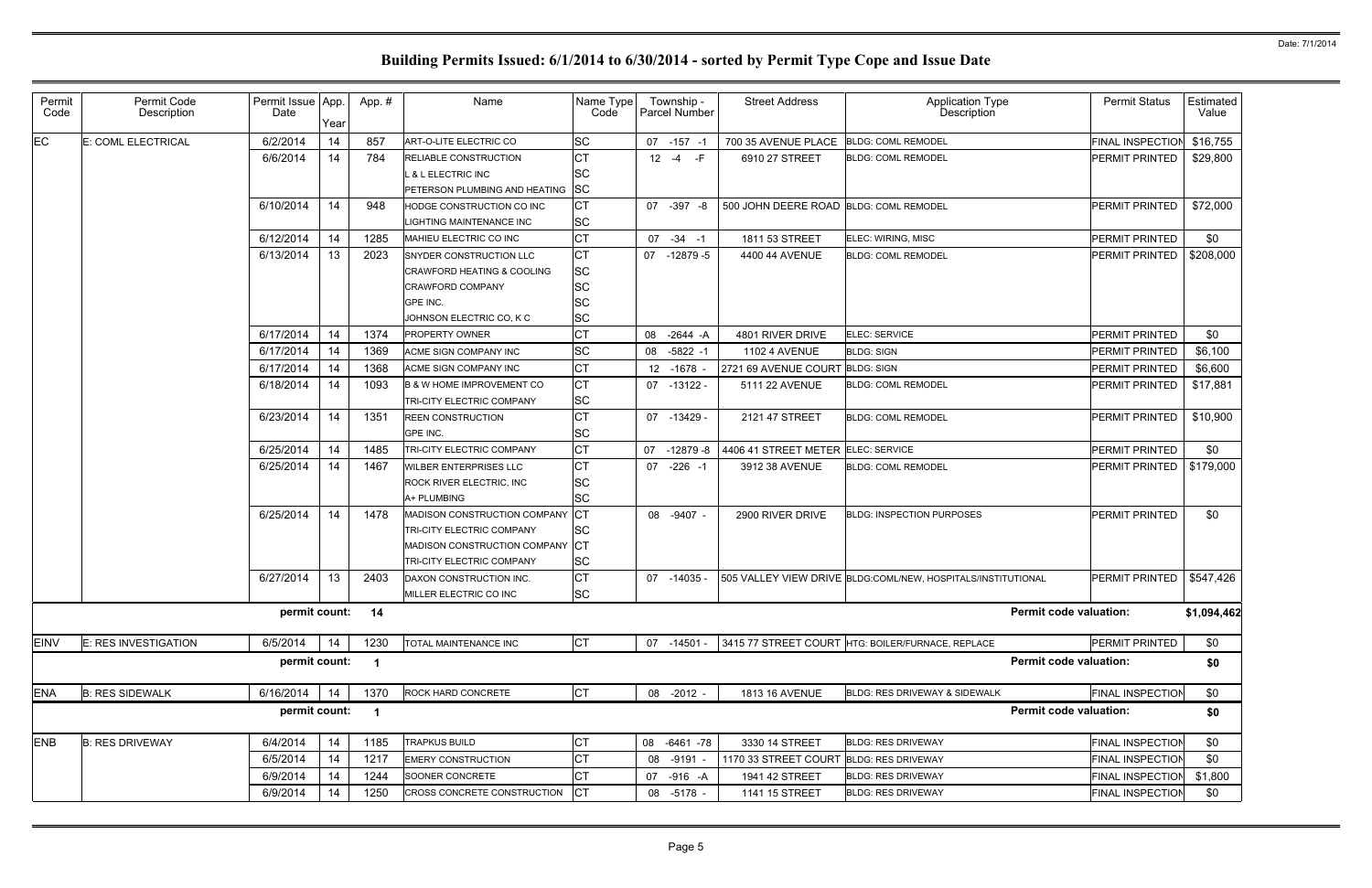| Permit<br>Code | Permit Code<br>Description | Permit Issue App.<br>Date | Year | App.# | Name                                           | Name Type<br>Code      |    | Township -<br>Parcel Number | <b>Street Address</b>                   | <b>Application Type</b><br>Description | <b>Permit Status</b>    | Estimated<br>Value |
|----------------|----------------------------|---------------------------|------|-------|------------------------------------------------|------------------------|----|-----------------------------|-----------------------------------------|----------------------------------------|-------------------------|--------------------|
| <b>ENB</b>     | <b>B: RES DRIVEWAY</b>     | 6/10/2014                 | 14   | 1263  | UNIQUE CONCRETE DESIGN                         | СT                     | 07 | $-9981$                     | 4212 34 AVENUE PLACE BLDG: RES DRIVEWAY |                                        | <b>FINAL INSPECTION</b> | \$0                |
|                |                            | 6/16/2014                 | 14   | 1370  | <b>ROCK HARD CONCRETE</b>                      | СT                     |    | 08 -2012 -                  | 1813 16 AVENUE                          | BLDG: RES DRIVEWAY & SIDEWALK          | <b>FINAL INSPECTION</b> | \$0                |
|                |                            | 6/24/2014                 | 14   | 1456  | <b>GRANET CONSTRUCTION</b>                     |                        | 07 | -13092 -                    | 5401 38 AVENUE                          | <b>BLDG: RES DRIVEWAY</b>              | <b>FINAL INSPECTION</b> | \$8,500            |
|                |                            | 6/24/2014                 | 14   | 1455  | <b>GRANET CONSTRUCTION</b>                     | СT                     | 08 | $-6057 -$                   | 1557 31 AVENUE                          | <b>BLDG: RES DRIVEWAY</b>              | <b>PERMIT PRINTED</b>   | \$2,000            |
|                |                            | 6/26/2014                 | 14   | 1494  | CENTENNIAL CONTRACTORS OF QC                   |                        | 08 | -6056                       | 1563 31 AVENUE                          | <b>BLDG: RES DRIVEWAY</b>              | <b>PERMIT PRINTED</b>   | \$0                |
|                |                            | permit count:             |      | 9     |                                                |                        |    |                             |                                         | <b>Permit code valuation:</b>          |                         | \$12,300           |
| <b>ENE</b>     | <b>ENG: EXCAVATION</b>     | 6/11/2014                 | 14   |       | 10000012 MCADAM & ASSOCIATES                   | <b>CT</b>              |    | 08 -8010 -                  | 1411 13 STREET                          | <b>ENG: STREET USE</b>                 | PERMIT PRINTED          | \$8,900            |
|                |                            | permit count:             |      | -1    |                                                |                        |    |                             |                                         | <b>Permit code valuation:</b>          |                         | \$8,900            |
| <b>ER</b>      | E: RES ELECTRICAL          | 6/2/2014                  | 14   | 458   | <b>PROPERTY OWNER</b>                          | СT                     | 08 | $-9113 -$                   | 3705 9 AVENUE                           | <b>BLDG: RES ADDITION</b>              | PERMIT PRINTED          | \$49,000           |
|                |                            |                           |      |       | RAGAN MECHANICAL INC.                          | SC                     |    |                             |                                         |                                        |                         |                    |
|                |                            |                           |      |       | <b>RAGAN MECHANICAL INC.</b>                   | <b>SC</b>              |    |                             |                                         |                                        |                         |                    |
|                |                            |                           |      |       | MAHIEU ELECTRIC CO INC                         | SC                     |    |                             |                                         |                                        |                         |                    |
|                |                            | 6/4/2014                  | 14   | 1180  | <b>PROPERTY OWNER</b>                          |                        | 07 | $-2419 -$                   | 3312 38 STREET                          | <b>ELEC: REWIRE</b>                    | <b>PERMIT PRINTED</b>   | \$0                |
|                |                            | 6/5/2014                  | 14   | 1222  | DAVENPORT ELECTRIC CONTRACT CCC                |                        | 08 | $-3538$                     | 1106 25 AVENUE COURT                    | <b>ELEC: SERVICE</b>                   | <b>FINAL INSPECTION</b> | \$0                |
|                |                            | 6/10/2014                 | 14   | 1246  | <b>DURIAN BUILDERS</b>                         |                        |    | 07 -1455 -                  | 2413 32 STREET                          | <b>BLDG: RES MAINTENANCE/REPAIR</b>    | PERMIT PRINTED          | \$800              |
|                |                            |                           |      |       | ACCURATE ELCT INSTALLATION LLC                 | <b>SC</b>              |    |                             |                                         |                                        |                         |                    |
|                |                            | 6/10/2014                 | 13   | 2293  | <b>GANNON POOL &amp; SPA INC</b>               |                        | 07 | $-2816 -$                   | 3422 14 STREET                          | <b>BLDG: SWIMMING POOL</b>             | PERMIT PRINTED          | \$19,000           |
|                |                            |                           |      |       | <b>IGHTING MAINTENANCE INC</b>                 | <b>SC</b>              |    |                             |                                         |                                        |                         |                    |
|                |                            | 6/10/2014                 | 14   | 1256  | LOVE ELECTRIC OF THE QUAD CITI                 | <b>CT</b>              | 08 | -6699 -59                   | 535 29 AVENUE                           | ELEC: WIRING, MISC                     | PERMIT PRINTED          | \$0                |
|                |                            | 6/11/2014                 | 14   | 555   | <b>PROPERTY OWNER</b>                          |                        |    | 08 -7416 -                  | 2036 11 STREET                          | <b>BLDG: GARAGES/CARPORTS</b>          | PERMIT PRINTED          | \$11,648           |
|                |                            |                           |      |       | <b>PROPERTY OWNER</b>                          | <b>SC</b>              |    |                             |                                         |                                        |                         |                    |
|                |                            |                           |      |       | <b>PROPERTY OWNER</b><br><b>PROPERTY OWNER</b> | <b>SC</b><br><b>SC</b> |    |                             |                                         |                                        |                         |                    |
|                |                            | 6/12/2014                 | 14   | 1288  | <b>HANSSEN ELECTRIC</b>                        | СT                     | 08 | $-2368$                     | 434 18 AVENUE                           | ELEC: SERVICE                          | <b>PERMIT PRINTED</b>   | \$0                |
|                |                            | 6/16/2014                 | 14   | 1371  | <b>H A ELECTRIC COMPANY</b>                    | СT                     | 07 | $-6769$                     | 2819 26 STREET                          | ELEC: SERVICE                          | PERMIT PRINTED          | \$0                |
|                |                            | 6/16/2014                 | 14   | 1372  | TRI-CITY ELECTRIC COMPANY                      | <b>CT</b>              | 08 | $-2923$                     | 2406 6 AVENUE                           | ELEC: SERVICE                          | PERMIT PRINTED          | \$0                |
|                |                            | 6/17/2014                 | 14   | 1373  | H A ELECTRIC COMPANY                           | <b>CT</b>              |    | 08 -3613 -4                 | 3103 3 STREET                           | ELEC: SERVICE                          | PERMIT PRINTED          | \$0                |
|                |                            | 6/23/2014                 | 14   | 969   | <b>TAYLOR GARAGES INC</b>                      | СT                     |    | 08 -7478 -                  | 1319 25 AVENUE                          | <b>BLDG: GARAGES/CARPORTS</b>          | PERMIT PRINTED          | \$8,000            |
|                |                            |                           |      |       | <b>FONSECA ELECTRIC</b>                        | <b>SC</b>              |    |                             |                                         |                                        |                         |                    |
|                |                            | 6/24/2014                 | 14   | 1432  | <b>COACH HOUSE GARAGES</b>                     | СT                     |    | 07 -7672 -                  | 2407 23 AVENUE B                        | <b>BLDG: RES ADDITION</b>              | PERMIT PRINTED          | \$26,710           |
|                |                            |                           |      |       | <b>TRINITY ELECTRIC</b>                        | SC                     |    |                             |                                         |                                        |                         |                    |
|                |                            | 6/27/2014                 | 14   | 1510  | <b>PROPERTY OWNER</b>                          | СT                     |    | 07 -5827 -                  | 4517 21 AVENUE                          | ELEC: SERVICE                          | <b>PERMIT PRINTED</b>   | \$0                |
|                |                            | 6/30/2014                 | 14   | 1534  | MAHIEU ELECTRIC CO INC                         | СT                     |    | 08 -4141 -                  | 2018 13 STREET                          | ELEC: SERVICE                          | <b>FINAL INSPECTION</b> | \$0                |
|                |                            | permit count:             |      | 15    |                                                |                        |    |                             |                                         | <b>Permit code valuation:</b>          |                         | \$115,158          |
| <b>EZC</b>     | E: EZ/COML, ELECTRICAL     | 6/25/2014                 | 14   | 1413  | LEFFLER CONSTRUCTION                           | СT                     |    | 07 - 347 - 1                | 4500 16 STREET                          | <b>BLDG: COML REMODEL</b>              | PERMIT PRINTED          | \$28,900           |
|                |                            |                           |      |       | ULTIMATE ELECTRIC UNLIMITED                    | <b>SC</b>              |    |                             |                                         |                                        |                         |                    |
|                |                            | permit count:             |      | -1    |                                                |                        |    |                             |                                         | <b>Permit code valuation:</b>          |                         | \$28,900           |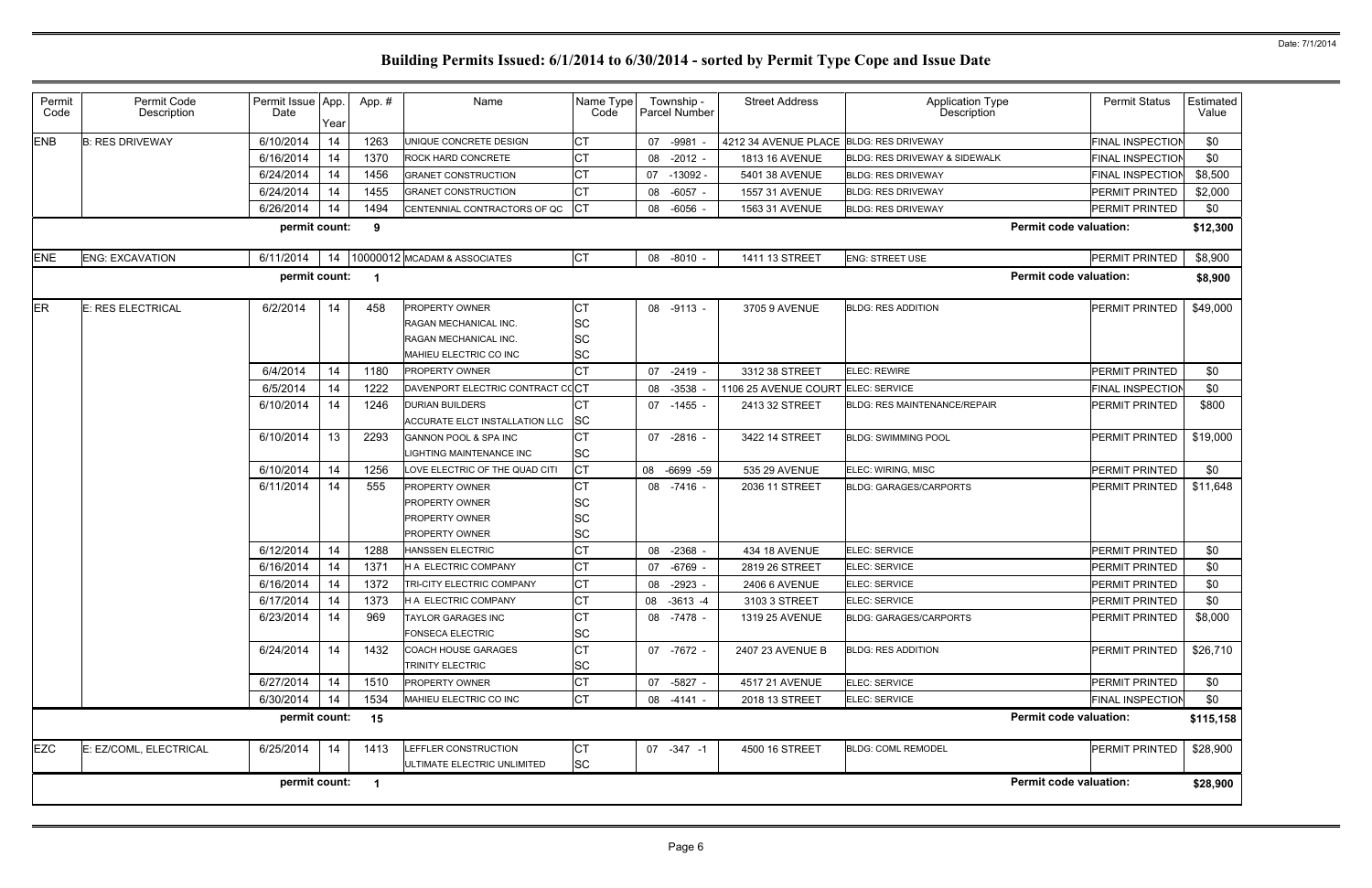| Permit<br>Code | Permit Code<br>Description | Permit Issue App.<br>Date | Year | App.#          | Name                                                                                                                                                         | Name Type<br>Code                                             | Township -<br>Parcel Number | <b>Street Address</b>                     | <b>Application Type</b><br>Description | <b>Permit Status</b>          | Estimated<br>Value |
|----------------|----------------------------|---------------------------|------|----------------|--------------------------------------------------------------------------------------------------------------------------------------------------------------|---------------------------------------------------------------|-----------------------------|-------------------------------------------|----------------------------------------|-------------------------------|--------------------|
| <b>EZR</b>     | E: EZ/RES, ELECTRICAL      | 6/16/2014                 | 14   | 1105           | MIDWEST COMPLETE CONSTRUCTION CT<br><b>TRACO SPRINKLER SERVICE</b><br>TRI-CITY ELECTRIC COMPANY<br><b>NORTHWEST MECHANICAL</b><br>CRAWFORD HEATING & COOLING | <b>SC</b><br><b>SC</b><br><b>SC</b><br><b>SC</b>              | 08 -9465 -                  | 1 KONE COURT                              | <b>BLDG: RES REMODEL</b>               | PERMIT PRINTED                | \$170,000          |
|                |                            | permit count:             |      | $\mathbf 1$    |                                                                                                                                                              |                                                               |                             |                                           |                                        | <b>Permit code valuation:</b> | \$170,000          |
| <b>MC</b>      | M: COML MECHANICAL         | 6/5/2014                  | 14   | 614            | PRIMUS COMPANIES INC.<br>TRI-CITY ELECTRIC COMPANY<br>RYAN AND ASSOCIATES, INC<br>CLIMATE ENGINEERS FORM. CLIMAT                                             | <b>CT</b><br><b>SC</b><br><b>SC</b><br><b>SC</b>              | 07 -13122 -                 | 5119 22 AVENUE                            | <b>BLDG: COML REMODEL</b>              | <b>PERMIT PRINTED</b>         | \$329,200          |
|                |                            | 6/5/2014                  | 14   | 140            | PEARSON ENTPRISES OF THE QC<br>PETERSON PLUMBING AND HEATING<br><b>ELITE ELECTRIC</b><br>JOHNSON HEATING & A/C INC<br><b>CRAWFORD HEATING &amp; COOLING</b>  | <b>CT</b><br><b>SC</b><br><b>SC</b><br><b>SC</b><br><b>CT</b> | 08 -5527 -                  | 425 15 STREET                             | <b>BLDG: COML REMODEL</b>              | PERMIT PRINTED                | \$136,300          |
|                |                            | 6/12/2014                 | 14   | 1289           | <b>CRAWFORD HEATING &amp; COOLING</b>                                                                                                                        | <b>CT</b>                                                     | $-5528$ -<br>08             | 423 15 STREET                             | HTG: FURNACE/AC, REPLACE               | <b>PERMIT PRINTED</b>         | \$0                |
|                |                            | 6/17/2014                 | 14   | 1385           | TOTAL MAINTENANCE INC                                                                                                                                        | <b>CT</b>                                                     | 07<br>$-347 - 1$            | 4500 16 STREET                            | HTG: ROOFTOP UNIT, REPLACE             | PERMIT PRINTED                | \$0                |
|                |                            | 6/19/2014                 | 14   | 1397           | DOUG'S HEATING & AIR COND                                                                                                                                    | СT                                                            | $-34 - 1$<br>07             | 1811 53 STREET                            | HTG: OTHER, INSTALL/REPLACE            | PERMIT PRINTED                | \$0                |
|                |                            | 6/26/2014                 | 14   | 1492           | KALE HEATING & AC                                                                                                                                            | <b>CT</b>                                                     | $-14033 -$<br>07            | 525 VALLEY VIEW DRIVE                     | HTG: AIR CONDITIONING, REPLACE         | <b>PERMIT PRINTED</b>         | \$0                |
|                |                            | 6/26/2014                 | 14   | 1490           | GOODWIN-TUCKER GROUP                                                                                                                                         | СT                                                            | $-14527$<br>07              | 3805 41 AVENUE DRIVE                      | HTG: ROOFTOP UNIT, REPLACE             | PERMIT PRINTED                | \$0                |
|                |                            | 6/26/2014                 | 14   | 1489           | <b>CRAWFORD HEATING &amp; COOLING</b>                                                                                                                        | <b>CT</b>                                                     | 12 -1199 -                  | 2401 69 AVENUE                            | HTG: ROOFTOP UNIT, REPLACE             | <b>PERMIT PRINTED</b>         | \$0                |
|                |                            | 6/30/2014                 | 14   | 1529           | TOTAL MAINTENANCE INC                                                                                                                                        | <b>CT</b>                                                     | 08 -90                      | 1900 19 STREET                            | HTG: AIR CONDITIONING, REPLACE         | PERMIT PRINTED                | \$0                |
|                |                            | permit count:             |      | 9              |                                                                                                                                                              |                                                               |                             |                                           |                                        | <b>Permit code valuation:</b> | \$465,500          |
| <b>MEZC</b>    | M: EZ/COML, MECHANICAL     | 6/5/2014                  | 14   | 434            | DAXON CONSTRUCTION INC.<br>TRI-CITY ELECTRIC COMPANY<br><b>BAGBY PLUMBING SERVICE</b><br>BRADY COMPANY, J L                                                  | <b>CT</b><br><b>SC</b><br>SC<br>ĮSС                           | 08 -2209 -                  | 3800 RIVER DRIVE SUITE BLDG: COML REMODEL |                                        | PERMIT PRINTED                | \$139,813          |
|                |                            | 6/25/2014                 | 14   | 635            | <b>HERA CONSTRUCTION</b><br><b>TRITON PLUMBING</b><br>ADVANCED MECH. & GEOTHERMAL<br>L & L ELECTRIC INC<br>ADVANCED MECH. & GEOTHERMAL                       | <b>CT</b><br>SC<br>SC<br>SC<br><b>SC</b>                      | 08 -3984 -                  | 4320 4 AVENUE                             | <b>BLDG: COML ADDITION</b>             | PERMIT PRINTED                | \$100,000          |
|                |                            | permit count:             |      | $\overline{2}$ |                                                                                                                                                              |                                                               |                             |                                           |                                        | <b>Permit code valuation:</b> | \$239,813          |
| <b>MEZR</b>    | M: EZ/RES, MECHANICAL      | 6/25/2014                 | 14   | 1105           | MIDWEST COMPLETE CONSTRUCTION CT<br><b>TRACO SPRINKLER SERVICE</b><br>TRI-CITY ELECTRIC COMPANY<br>NORTHWEST MECHANICAL<br>CRAWFORD HEATING & COOLING        | <b>SC</b><br><b>SC</b><br>SC<br><b>SC</b>                     | 08 -9465 -                  | 1 KONE COURT                              | <b>BLDG: RES REMODEL</b>               | PERMIT PRINTED                | \$170,000          |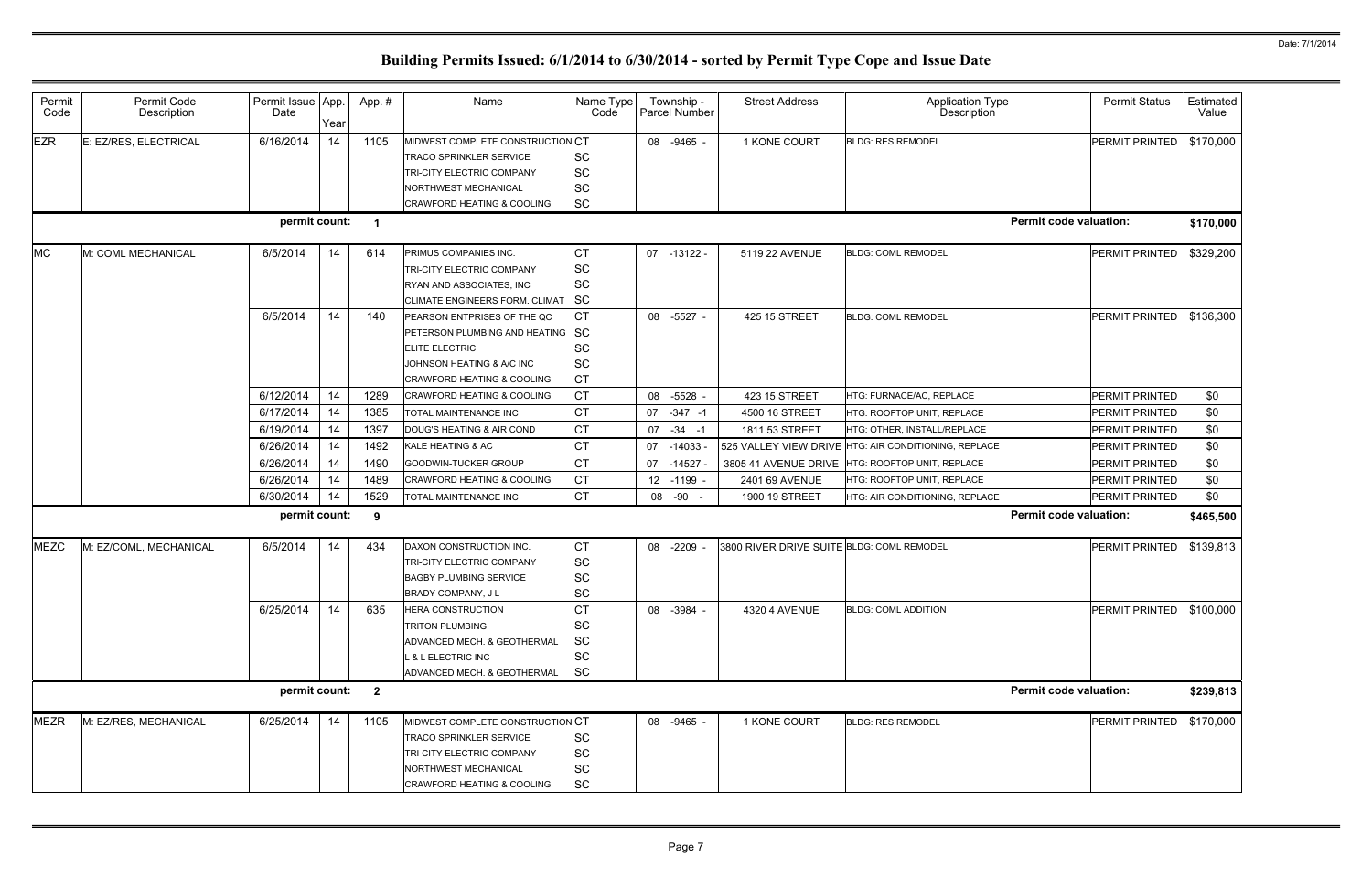| Permit<br>Code | Permit Code<br>Description   | Permit Issue App.<br>Date | Year | App.# | Name                                                                                                                                 | Name Type<br>Code                    | Township -<br><b>Parcel Number</b> | <b>Street Address</b> | Application Type<br>Description                     | <b>Permit Status</b>  | Estimated<br>Value |
|----------------|------------------------------|---------------------------|------|-------|--------------------------------------------------------------------------------------------------------------------------------------|--------------------------------------|------------------------------------|-----------------------|-----------------------------------------------------|-----------------------|--------------------|
|                |                              | permit count:             |      |       |                                                                                                                                      |                                      |                                    |                       | <b>Permit code valuation:</b>                       |                       | \$170,000          |
| <b>MORO</b>    | B: INDIVIDUAL ROOMS W/I BLDG | 6/25/2014                 | 14   | 1478  | MADISON CONSTRUCTION COMPANY<br>TRI-CITY ELECTRIC COMPANY<br><b>MADISON CONSTRUCTION COMPANY</b><br><b>TRI-CITY ELECTRIC COMPANY</b> | <b>ICT</b><br><b>SC</b><br><b>SC</b> | -9407 -<br>08                      | 2900 RIVER DRIVE      | <b>BLDG: INSPECTION PURPOSES</b>                    | PERMIT PRINTED        | \$0                |
|                |                              | permit count:             |      | -1    |                                                                                                                                      |                                      |                                    |                       | <b>Permit code valuation:</b>                       |                       | \$0                |
| <b>MR</b>      | M: RES MECHANICAL            | 6/5/2014                  | 14   | 1202  | <b>BRADY COMPANY, JL</b>                                                                                                             | СT                                   | 07 -10096 -                        | 5000 44 AVENUE        | HTG: FURNACE/AC, REPLACE                            | PERMIT PRINTED        | \$0                |
|                |                              | 6/5/2014                  | 14   | 1201  | JOHNSON HEATING & A/C INC                                                                                                            | СT                                   | 07<br>-10132 -                     | 5006 46 AVENUE COURT  | HTG: FURNACE/AC, REPLACE                            | <b>PERMIT PRINTED</b> | \$0                |
|                |                              | 6/5/2014                  | 14   | 1205  | <b>BRADY COMPANY, JL</b>                                                                                                             | СT                                   | $07 - 11220$                       | 5019 52 AVENUE        | HTG: FURNACE/AC, REPLACE                            | <b>PERMIT PRINTED</b> | \$0                |
|                |                              | 6/5/2014                  | 14   | 1210  | <b>FREED HEATING &amp; AC</b>                                                                                                        | CТ                                   | $07 - 11789$                       | 4619 12 AVENUE        | HTG: AIR CONDITIONING, REPLACE                      | PERMIT PRINTED        | \$0                |
|                |                              | 6/5/2014                  | 14   | 1187  | KALE HEATING & AC                                                                                                                    |                                      | 07 -11861 -                        | 3012 36 STREET        | HTG: AIR CONDITIONING. REPLACE                      | <b>PERMIT PRINTED</b> | \$0                |
|                |                              | 6/5/2014                  | 14   | 1188  | TOTAL MAINTENANCE INC                                                                                                                | СΤ                                   | 07 -12572 -                        | 3037 56 STREET        | HTG: AIR CONDITIONING. REPLACE                      | PERMIT PRINTED        | \$0                |
|                |                              | 6/5/2014                  | 14   | 1223  | KALE HEATING & AC                                                                                                                    |                                      | $-13052$<br>07                     | 5605 32 AVENUE COURT  | HTG: FURNACE/AC, REPLACE                            | <b>PERMIT PRINTED</b> | \$0                |
|                |                              | 6/5/2014                  | 14   | 1213  | KALE HEATING & AC                                                                                                                    |                                      | 07<br>-13495 -                     | 4271 22 AVENUE        | HTG: AIR CONDITIONING, REPLACE                      | <b>PERMIT PRINTED</b> | \$0                |
|                |                              | 6/5/2014                  | 14   | 1231  | <b>SCHEBLER COMPANY</b>                                                                                                              |                                      | $-13608-5$<br>07                   | 3746 53 STREET        | HTG: FURNACE/AC, REPLACE                            | PERMIT PRINTED        | \$0                |
|                |                              | 6/5/2014                  | 14   | 1197  | <b>BRADY COMPANY, JL</b>                                                                                                             |                                      | 07 -144 -F                         | 921 34 AVENUE         | HTG: FURNACE/AC, REPLACE                            | PERMIT PRINTED        | \$0                |
|                |                              | 6/5/2014                  | 14   | 1198  | BRADY COMPANY, J L                                                                                                                   | СΤ                                   | -14446 -<br>07                     | 7810 35 AVENUE        | HTG: AIR CONDITIONING, REPLACE                      | <b>PERMIT PRINTED</b> | \$0                |
|                |                              | 6/5/2014                  | 14   | 1200  | <b>BRADY COMPANY, JL</b>                                                                                                             |                                      | 07<br>-1988 -                      | 2372 29 STREET        | HTG: AIR CONDITIONING, REPLACE                      | <b>PERMIT PRINTED</b> | \$0                |
|                |                              | 6/5/2014                  | 14   | 1225  | <b>FREED HEATING &amp; AC</b>                                                                                                        |                                      | $-2396 - A$<br>07                  | 3303 40 STREET        | HTG: AIR CONDITIONING, REPLACE                      | PERMIT PRINTED        | \$0                |
|                |                              | 6/5/2014                  | 14   | 1189  | TOTAL MAINTENANCE INC                                                                                                                |                                      | $-5599$<br>07                      | 2403 44 STREET        | HTG: AIR CONDITIONING, REPLACE                      | <b>PERMIT PRINTED</b> | \$0                |
|                |                              | 6/5/2014                  | 14   | 1199  | BRADY COMPANY, J L                                                                                                                   |                                      | $-5748$<br>07                      | 1885 25 AVENUE COURT  | HTG: BOILER/FURNACE, REPLACE                        | PERMIT PRINTED        | \$0                |
|                |                              | 6/5/2014                  | 14   | 1195  | KLAUER HEATING & AC LTD                                                                                                              | СT                                   | $-5801 -$<br>07                    | 4502 22 AVENUE        | HTG: FURNACE/AC, REPLACE                            | PERMIT PRINTED        | \$0                |
|                |                              | 6/5/2014                  | 14   | 1191  | TOTAL MAINTENANCE INC                                                                                                                |                                      | $-6373 -$<br>07                    | 1029 41 STREET        | HTG: AIR CONDITIONING, REPLACE                      | PERMIT PRINTED        | \$0                |
|                |                              | 6/5/2014                  | 14   | 1226  | KALE HEATING & AC                                                                                                                    |                                      | 07 -660 -14                        | 3415 41 STREET        | <b>HTG: AIR CONDITIONING, REPLACE</b>               | PERMIT PRINTED        | \$0                |
|                |                              | 6/5/2014                  | 14   | 1203  | BRADY COMPANY, J L                                                                                                                   |                                      | $-8526$<br>07                      | 1615 40 STREET COURT  | HTG: FURNACE/AC, REPLACE                            | PERMIT PRINTED        | \$0                |
|                |                              | 6/5/2014                  | 14   | 1224  | <b>FREED HEATING &amp; AC</b>                                                                                                        | IСT                                  | 08 -1631                           | 3632 5 AVENUE         | HTG: FURNACE/AC, REPLACE                            | PERMIT PRINTED        | \$0                |
|                |                              | 6/5/2014                  | 14   | 1228  | TOTAL MAINTENANCE INC                                                                                                                |                                      | 08 -2561 -1                        |                       | 1050 33 STREET COURT HTG: AIR CONDITIONING, REPLACE | <b>PERMIT PRINTED</b> | \$0                |
|                |                              | 6/5/2014                  | 14   | 1194  | MORRIS IMPROVEMENT COMPANY                                                                                                           | СT                                   | 08 -3124 -                         | <b>1837 2 STREET</b>  | HTG: FURNACE/AC, REPLACE                            | PERMIT PRINTED        | \$0                |
|                |                              | 6/5/2014                  | 14   | 1212  | <b>FREED HEATING &amp; AC</b>                                                                                                        |                                      | 08 -3952 -                         | 1613 18 STREET C      | HTG: FURNACE/AC. REPLACE                            | PERMIT PRINTED        | \$0                |
|                |                              | 6/5/2014                  | 14   | 1229  | <b>SCHEBLER COMPANY</b>                                                                                                              |                                      | 08 -5718 -3                        | 2629 15 STREET        | HTG: AIR CONDITIONING, REPLACE                      | PERMIT PRINTED        | \$0                |
|                |                              | 6/5/2014                  | 14   | 1193  | <b>TOTAL MAINTENANCE INC</b>                                                                                                         |                                      | 08 -614 -                          | 926 54 STREET         | HTG: FURNACE/AC, REPLACE                            | PERMIT PRINTED        | \$0                |
|                |                              | 6/5/2014                  | 14   | 1227  | <b>BRADY COMPANY, JL</b>                                                                                                             |                                      | 08 -7479 -                         | 1317 25 AVENUE        | HTG: AIR CONDITIONING, REPLACE                      | PERMIT PRINTED        | \$0                |
|                |                              | 6/5/2014                  | 14   | 1186  | KALE HEATING & AC                                                                                                                    |                                      | 08 -8873 -                         | 2918 2 STREET         | HTG: AIR CONDITIONING, INSTALL                      | PERMIT PRINTED        | \$0                |
|                |                              | 6/5/2014                  | 14   | 1196  | BRADY COMPANY, J L                                                                                                                   |                                      | $-8919 -$<br>08                    | 550 30 AVENUE         | HTG: AIR CONDITIONING, REPLACE                      | PERMIT PRINTED        | \$0                |
|                |                              | 6/10/2014                 | 14   | 1265  | KALE HEATING & AC                                                                                                                    |                                      | -4427 -<br>08                      | 2527 23 AVENUE        | HTG: FURNACE/AC, REPLACE                            | PERMIT PRINTED        | \$0                |
|                |                              | 6/10/2014                 | 14   | 1266  | DOUG'S HEATING & AIR COND                                                                                                            | СT                                   | 08 -5702 -                         | 1889 22 AVENUE        | HTG: BOILER/FURNACE, REPLACE                        | PERMIT PRINTED        | \$0                |
|                |                              | 6/10/2014                 | 14   | 1267  | <b>FREED HEATING &amp; AC</b>                                                                                                        | СT                                   | -6279 -<br>08                      | 428 46 STREET         | HTG: FURNACE/AC, REPLACE                            | PERMIT PRINTED        | \$0                |
|                |                              | 6/10/2014                 | 14   | 1264  | KALE HEATING & AC                                                                                                                    | СT                                   | $-8204$<br>08                      |                       | 122 RAILROAD AVENUE HTG: BOILER/FURNACE, REPLACE    | PERMIT PRINTED        | \$0                |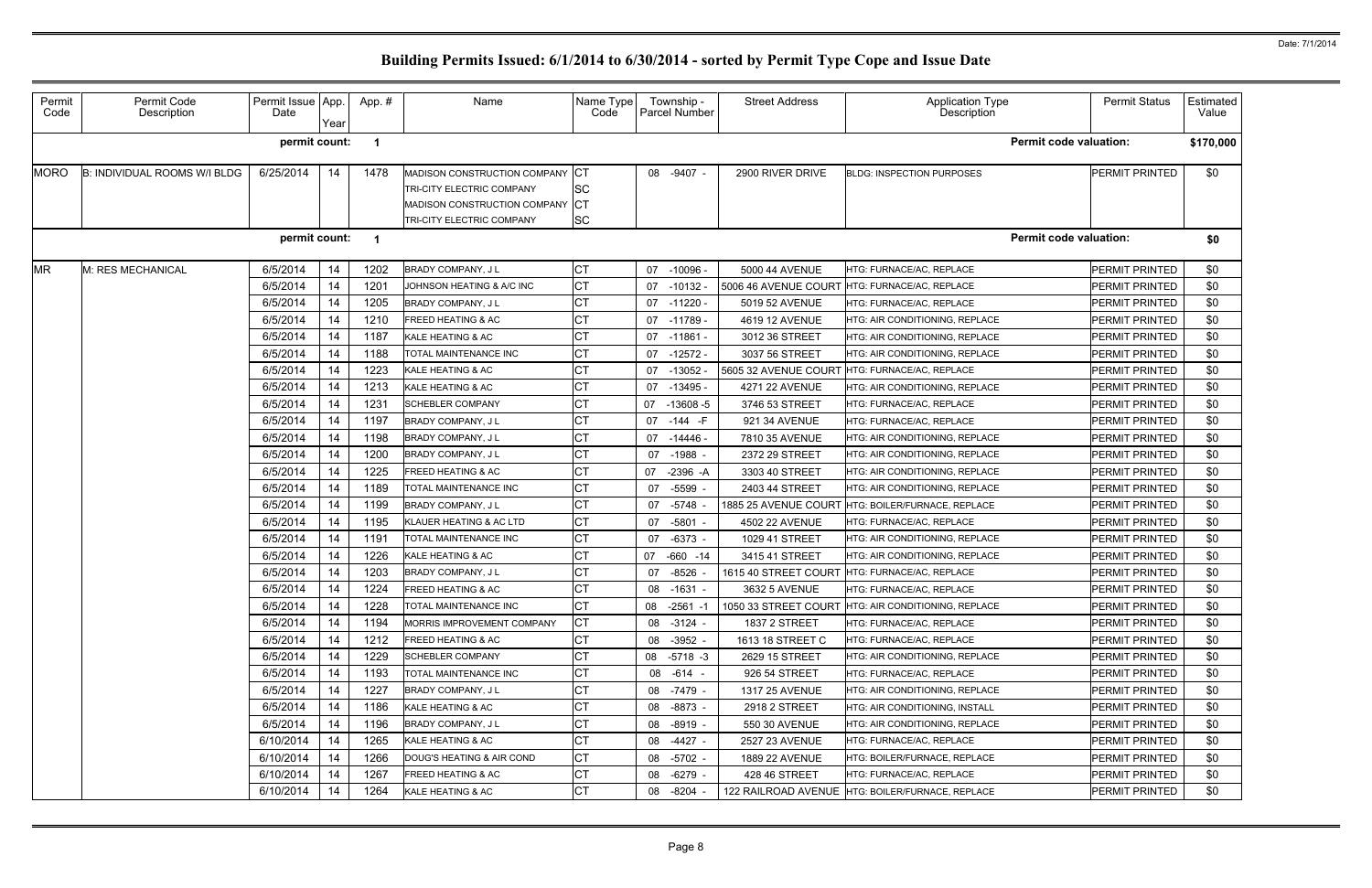| Permit<br>Code | Permit Code<br>Description | Permit Issue App.<br>Date | Year | App. #                  | Name                                | Name Type<br>Code | Township -<br>Parcel Number | <b>Street Address</b> | <b>Application Type</b><br><b>Description</b>     | <b>Permit Status</b>    | Estimated<br>Value |
|----------------|----------------------------|---------------------------|------|-------------------------|-------------------------------------|-------------------|-----------------------------|-----------------------|---------------------------------------------------|-------------------------|--------------------|
| <b>MR</b>      | M: RES MECHANICAL          | 6/11/2014                 | 14   | 1268                    | KALE HEATING & AC                   | <b>CT</b>         | 07 -11198 -                 | 5042 48 STREET A      | HTG: FURNACE/AC, REPLACE                          | <b>PERMIT PRINTED</b>   | \$0                |
|                |                            | 6/11/2014                 | 14   | 1274                    | NORTHWEST MECHANICAL INC            | IСТ               | 07<br>$-2183 -$             | 2441 29 STREET        | HTG: AIR CONDITIONING, REPLACE                    | <b>PERMIT PRINTED</b>   | \$0                |
|                |                            | 6/12/2014                 | 14   | 1291                    | <b>FAMILY HEATING &amp; COOLING</b> | <b>CT</b>         | $-10614 -$<br>07            | 4512 51 STREET        | HTG: BOILER/FURNACE, REPLACE                      | <b>PERMIT PRINTED</b>   | \$0                |
|                |                            | 6/12/2014                 | 14   | 1292                    | KALE HEATING & AC                   | <b>CT</b>         | 07<br>$-12341 -$            | 3501 34 STREET        | HTG: AIR CONDITIONING, REPLACE                    | <b>PERMIT PRINTED</b>   | \$0                |
|                |                            | 6/12/2014                 | 14   | 1295                    | <b>FREED HEATING &amp; AC</b>       | <b>CT</b>         | $-2795 - 6$<br>07           | 3610 33 STREET DRIVE  | HTG: AIR CONDITIONING, REPLACE                    | PERMIT PRINTED          | \$0                |
|                |                            | 6/12/2014                 | 14   | 1294                    | <b>FREED HEATING &amp; AC</b>       | <b>CT</b>         | 08 -6817 -28                | 2304 9 AVENUE         | HTG: BOILER/FURNACE, REPLACE                      | PERMIT PRINTED          | \$0                |
|                |                            | 6/12/2014                 | 14   | 1290                    | <b>BRADY COMPANY, JL</b>            | <b>CT</b>         | -8769<br>08                 | 1121 33 STREET COURT  | HTG: BOILER/FURNACE, REPLACE                      | PERMIT PRINTED          | \$0                |
|                |                            | 6/12/2014                 | 14   | 1293                    | BK HEATING & AIR CONDITIONING       | <b>CT</b>         | $-8908 -$<br>08             | 410 30 AVENUE         | HTG: FURNACE/AC, REPLACE                          | PERMIT PRINTED          | \$0                |
|                |                            | 6/16/2014                 | 14   | 1355                    | <b>SCHEBLER COMPANY</b>             | <b>CT</b>         | $-10020 -$<br>07            | 4222 36 AVENUE        | HTG: AIR CONDITIONING, REPLACE                    | PERMIT PRINTED          | \$0                |
|                |                            | 6/16/2014                 | 14   | 1359                    | <b>SCHEBLER COMPANY</b>             | СT                | $-11448 -$<br>07            | 2634 44 STREET COURT  | HTG: AIR CONDITIONING, REPLACE                    | PERMIT PRINTED          | \$0                |
|                |                            | 6/16/2014                 | 14   | 1354                    | <b>SCHEBLER COMPANY</b>             | <b>CT</b>         | $-7635 -$<br>08             | 1317 29 AVENUE        | HTG: AIR CONDITIONING. REPLACE                    | PERMIT PRINTED          | \$0                |
|                |                            | 6/16/2014                 | 14   | 1352                    | <b>TOTAL MAINTENANCE INC</b>        | <b>CT</b>         | $-8209 -$<br>08             | 342 1 STREET          | HTG: FURNACE/AC, REPLACE                          | PERMIT PRINTED          | \$0                |
|                |                            | 6/17/2014                 | 14   | 1375                    | KALE HEATING & AC                   | <b>CT</b>         | $-11137 -$<br>07            | 4818 51 AVENUE        | HTG: FURNACE/AC, REPLACE                          | PERMIT PRINTED          | \$0                |
|                |                            | 6/17/2014                 | 14   | 1381                    | <b>FREED HEATING &amp; AC</b>       | <b>CT</b>         | $-2182 -$<br>07             | 2439 29 STREET        | HTG: FURNACE/AC, REPLACE                          | PERMIT PRINTED          | \$0                |
|                |                            | 6/17/2014                 | 14   | 1380                    | <b>FREED HEATING &amp; AC</b>       | <b>CT</b>         | 07 -915 -B                  | 1806 41 STREET        | <b>ITG: FURNACE/AC, REPLACE</b>                   | PERMIT PRINTED          | \$0                |
|                |                            | 6/17/2014                 | 14   | 1382                    | <b>FREED HEATING &amp; AC</b>       | <b>CT</b>         | 08 -1104 -                  | 435 22 AVENUE         | HTG: AIR CONDITIONING, REPLACE                    | <b>PERMIT PRINTED</b>   | \$0                |
|                |                            | 6/17/2014                 | 14   | 1383                    | KALE HEATING & AC                   | <b>CT</b>         | $-8743 -$<br>08             | 929 32 AVENUE A       | HTG: AIR CONDITIONING, REPLACE                    | PERMIT PRINTED          | \$0                |
|                |                            | 6/19/2014                 | 14   | 1396                    | <b>TOTAL MAINTENANCE INC</b>        | <b>CT</b>         | $-617 - 3$<br>07            | 1911 36 STREET        | HTG: AIR CONDITIONING, REPLACE                    | PERMIT PRINTED          | \$0                |
|                |                            | 6/20/2014                 | 14   | 1417                    | <b>BRADY COMPANY, JL</b>            | <b>CT</b>         | $-10308 -$<br>07            | 3434 51 STREET        | HTG: FURNACE/AC, REPLACE                          | PERMIT PRINTED          | \$0                |
|                |                            | 6/20/2014                 | 14   | 1414                    | BRADY COMPANY, J L                  | <b>CT</b>         | 07<br>-13184 -14            | 5915 36 AVENUE COURT  | HTG: AIR CONDITIONING, REPLACE                    | PERMIT PRINTED          | \$0                |
|                |                            | 6/20/2014                 | 14   | 1410                    | BRADY COMPANY, J L                  | <b>CT</b>         | -14499 -<br>07              | 3422 76 STREET        | HTG: AIR CONDITIONING, REPLACE                    | PERMIT PRINTED          | \$0                |
|                |                            | 6/20/2014                 | 14   | 1411                    | <b>BRADY COMPANY, JL</b>            | <b>CT</b>         | $-14806 -$<br>07            | 7309 35 AVENUE COURT  | HTG: FURNACE/AC, REPLACE                          | PERMIT PRINTED          | \$0                |
|                |                            | 6/20/2014                 | 14   | 1419                    | <b>FAMILY HEATING &amp; COOLING</b> | <b>CT</b>         | $-7823$<br>07               |                       | 3206 26 AVENUE COURT HTG: FURNACE/AC, REPLACE     | PERMIT PRINTED          | \$0                |
|                |                            | 6/20/2014                 | 14   | 1409                    | CRAWFORD HEATING & COOLING          | <b>CT</b>         | $-8057$<br>07               | 3408 27 AVENUE        | HTG: FURNACE/AC, REPLACE                          | <b>PERMIT PRINTED</b>   | \$0                |
|                |                            | 6/20/2014                 | 14   | 1408                    | KALE HEATING & AC                   | <b>CT</b>         | -9566<br>07                 |                       | 1200 34 AVENUE DRIVE HTG: BOILER/FURNACE, REPLACE | <b>PERMIT PRINTED</b>   | \$0                |
|                |                            | 6/24/2014                 | 14   | 1459                    | BK HEATING & AIR CONDITIONING       | <b>CT</b>         | 07<br>$-11424 -$            | 5613 34 AVENUE        | HTG: AIR CONDITIONING, REPLACE                    | <b>PERMIT PRINTED</b>   | \$0                |
|                |                            | 6/24/2014                 | 14   | 1454                    | HEATCO SERVICE COMPANY              | <b>CT</b>         | 07 -14740 -                 | 2501 53 STREET        | <b>ITG: FURNACE/AC, REPLACE</b>                   | PERMIT PRINTED          | \$0                |
|                |                            | 6/24/2014                 | 14   | 1461                    | TOTAL MAINTENANCE INC               | <b>CT</b>         | 08<br>-701 -                | 1164 25 STREET        | HTG: AIR CONDITIONING, REPLACE                    | PERMIT PRINTED          | \$0                |
|                |                            | 6/26/2014                 | 14   | 1491                    | KALE HEATING & AC                   | СT                | $-1023 -$<br>07             | 1909 31 STREET        | HTG: AIR CONDITIONING, REPLACE                    | PERMIT PRINTED          | \$0                |
|                |                            | 6/26/2014                 | 14   | 1493                    | <b>BORNHOEFT HEATING &amp; AC</b>   | <b>CT</b>         | 07<br>-7277 -               | 1101 48 STREET        | HTG: FURNACE/AC, REPLACE                          | PERMIT PRINTED          | \$0                |
|                |                            | 6/30/2014                 | 14   | 1516                    | KALE HEATING & AC                   | <b>CT</b>         | $-9560 -$<br>07             | 1302 34 AVENUE A      | <b>ITG: FURNACE/AC, REPLACE</b>                   | PERMIT PRINTED          | \$0                |
|                |                            | 6/30/2014                 | 14   | 1517                    | KALE HEATING & AC                   | <b>CT</b>         | 08<br>$-8862 -$             | 2813 2 STREET         | HTG: FURNACE/AC, REPLACE                          | PERMIT PRINTED          | \$0                |
|                |                            | permit count:             |      | 64                      |                                     |                   |                             |                       | <b>Permit code valuation:</b>                     |                         | \$0                |
| <b>PBWV</b>    | P: RES BACKWATER VALVE     | 6/19/2014                 | 14   | 1398                    | PETERSON PLUMBING AND HEATING CT    |                   | 07 -232 -1                  | 3303 60 STREET        | PLBG: BACKWATER VALVE INSTALLATION                | <b>PERMIT PRINTED</b>   | \$0                |
|                |                            | permit count:             |      | $\overline{\mathbf{1}}$ |                                     |                   |                             |                       | <b>Permit code valuation:</b>                     |                         | \$0                |
| <b>PC</b>      | P: COML PLUMBING           | 6/5/2014                  | 14   | 1214                    | JACKSON M.L. QUALITY PLUMBING       | <b>CT</b>         | 08 -1113 -                  | 1401 16 STREET        | PLBG: INSTALLATION, COMMERCIAL                    | <b>FINAL INSPECTION</b> | \$0                |
|                |                            | 6/11/2014                 | 14   | 1273                    | PETERSON MIKE PLUMBING              | <b>CT</b>         | -5565 -<br>08               | 419 13 STREET         | PLBG: INSTALLATION, COMMERCIAL                    | PERMIT PRINTED          | \$0                |
|                |                            | 6/19/2014                 | 14   | 796                     | KR COMMERCIAL INTERIORS, INC.       | <b>CT</b>         | 07<br>$-360 -3$             | 2705 48 AVENUE        | <b>BLDG: COML REMODEL</b>                         | PERMIT PRINTED          | \$46,000           |
|                |                            |                           |      |                         |                                     |                   |                             |                       |                                                   |                         |                    |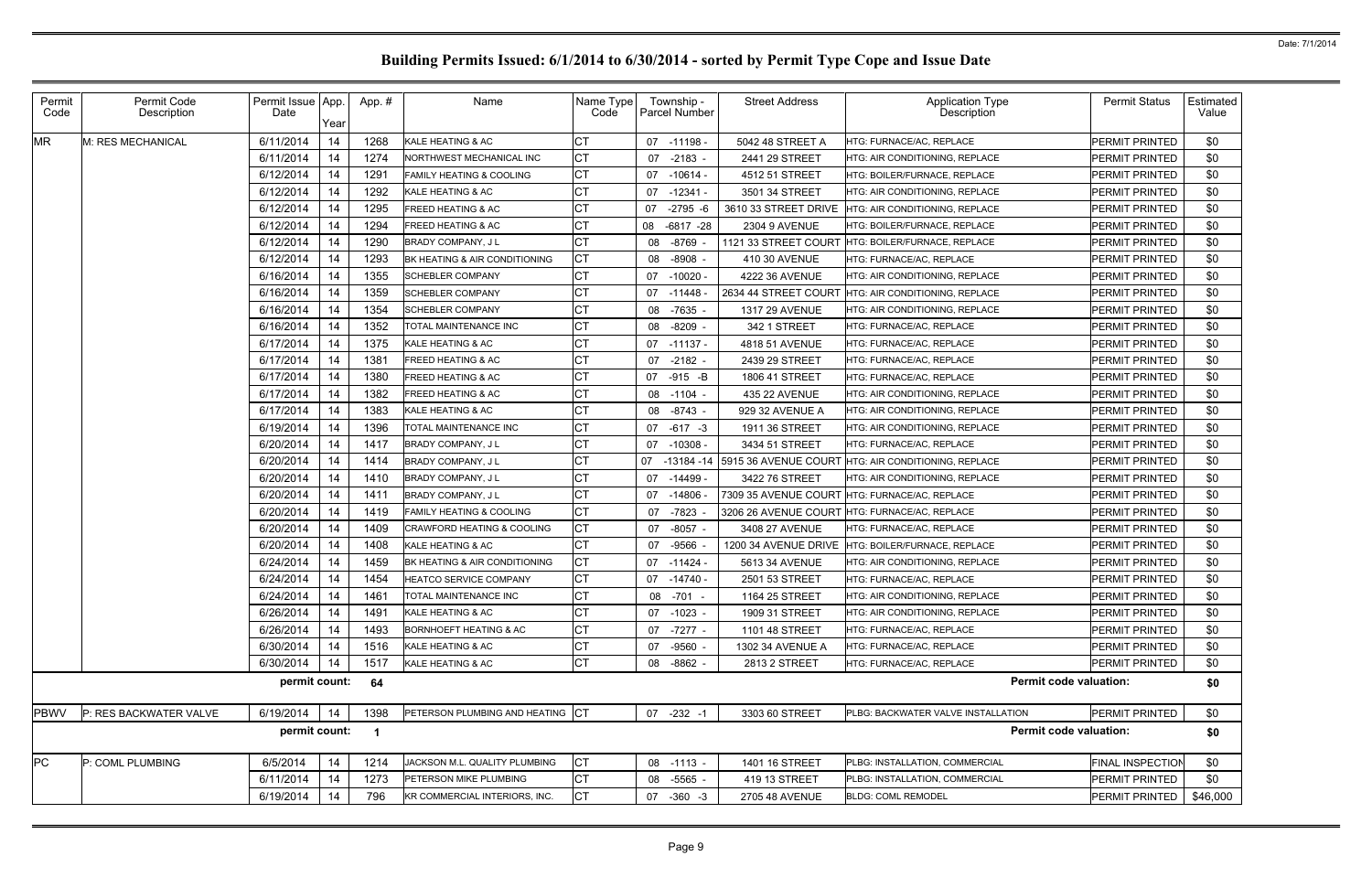| Permit<br>Code | Permit Code<br>Description   | Permit Issue App.<br>Date | Year | App. #       | Name                                                                                                                 | Name Type<br>Code                         | Township -<br>Parcel Number | <b>Street Address</b> | <b>Application Type</b><br>Description       | <b>Permit Status</b>  | Estimated<br>Value |
|----------------|------------------------------|---------------------------|------|--------------|----------------------------------------------------------------------------------------------------------------------|-------------------------------------------|-----------------------------|-----------------------|----------------------------------------------|-----------------------|--------------------|
| <b>PC</b>      | P: COML PLUMBING             | 6/19/2014                 | 14   | 796          | LIGHTING MAINTENANCE INC<br><b>EWERT PLUMBING</b>                                                                    | <b>SC</b><br><b>SC</b>                    | 07 -360 -3                  | 2705 48 AVENUE        | <b>BLDG: COML REMODEL</b>                    | <b>PERMIT PRINTED</b> | \$46,000           |
|                |                              | 6/20/2014                 | 14   | 784          | <b>RELIABLE CONSTRUCTION</b><br>L & L ELECTRIC INC<br>PETERSON PLUMBING AND HEATING<br>PETERSON PLUMBING AND HEATING | <b>CT</b><br>SC<br><b>SC</b><br><b>CT</b> | $12 - 4$<br>$-F$            | 6910 27 STREET        | <b>BLDG: COML REMODEL</b>                    | PERMIT PRINTED        | \$29,800           |
|                |                              | 6/25/2014                 | 14   | 825          | <b>EMERY CONSTRUCTION</b><br><b>QUAD CITY PLUMBING</b><br><b>EMERY CONSTRUCTION</b><br><b>QUAD CITY PLUMBING</b>     | <b>CT</b><br>SC<br><b>CT</b><br><b>SC</b> | 07 -4932 -                  | 4512 23 AVENUE        | <b>BLDG: COML REMODEL</b>                    | <b>PERMIT PRINTED</b> | \$3,000            |
|                |                              | permit count:             |      | 5            |                                                                                                                      |                                           |                             |                       | <b>Permit code valuation:</b>                |                       | \$78,800           |
| PCM6           | P: COML GAS MTR RECONCT (6 M | 6/13/2014                 | 14   | 1348         | <b>TRITON PLUMBING</b>                                                                                               | <b>CT</b>                                 | $-3984 -$<br>08             | 4320 4 AVENUE         | PLBG: GAS MTR RECONNECT AFTER 6 MONTHS       | <b>PERMIT PRINTED</b> | \$0                |
|                |                              | permit count:             |      | -1           |                                                                                                                      |                                           |                             |                       | <b>Permit code valuation:</b>                |                       | \$0                |
| PCR6           | P: RES GAS MTR RECONCT (6 MO | 6/5/2014                  | 14   | 1211         | <b>BLONDELL PLUMBING SERVICES</b>                                                                                    | <b>CT</b>                                 | 07<br>$-10389$              | 3550 13 STREET        | PLBG: GAS MTR RECONNECT AFTER 6 MONTHS       | <b>PERMIT PRINTED</b> | \$0                |
|                |                              | 6/19/2014                 | 14   | 1399         | PETERSON PLUMBING AND HEATING                                                                                        | <b>CT</b>                                 | $-359 -$<br>07              | 3412 45 AVENUE A      | PLBG: GAS MTR RECONNECT AFTER 6 MONTHS       | <b>PERMIT PRINTED</b> | \$0                |
|                |                              | 6/30/2014                 | 14   | 1531         | HEATCO SERVICE COMPANY                                                                                               | <b>CT</b>                                 | 08 -3613 -83                | 230 33 AVENUE         | <b>HTG: GAS MTR RECONNECT AFTER 6 MONTHS</b> | <b>PERMIT PRINTED</b> | \$0                |
|                |                              | permit count:             |      | $\mathbf{3}$ |                                                                                                                      |                                           |                             |                       | <b>Permit code valuation:</b>                |                       | \$0                |
| <b>PCWS</b>    | P: CITY WATER/SEWER          | 6/12/2014                 | 14   | 1340         | <b>CRAWFORD COMPANY</b>                                                                                              | <b>CT</b>                                 | 07<br>$-42 - 1$             | 4902 23 AVENUE        | PLBG: SEWER REPAIR                           | PERMIT PRINTED        | \$0                |
|                |                              | 6/12/2014                 | 14   | 1303         | <b>CRAWFORD COMPANY</b>                                                                                              | <b>CT</b>                                 | $-6283$<br>07               | 2415 48 STREET        | <b>LBG: SEWER REPAIR</b>                     | PERMIT PRINTED        | \$0                |
|                |                              | 6/12/2014                 | 14   | 1302         | <b>CRAWFORD COMPANY</b>                                                                                              | <b>CT</b>                                 | $-6284$<br>07               | 2413 48 STREET        | <b>LBG: SEWER REPAIR</b>                     | PERMIT PRINTED        | \$0                |
|                |                              | 6/12/2014                 | 14   | 1301         | <b>CRAWFORD COMPANY</b>                                                                                              | <b>CT</b>                                 | $-6285$<br>07               | 2411 48 STREET        | PLBG: SEWER REPAIR                           | <b>PERMIT PRINTED</b> | \$0                |
|                |                              | 6/12/2014                 | 14   | 1300         | <b>CRAWFORD COMPANY</b>                                                                                              | <b>CT</b>                                 | $-6286$<br>07               | 2409 48 STREET        | <b>LBG: SEWER REPAIR</b>                     | <b>PERMIT PRINTED</b> | \$0                |
|                |                              | 6/12/2014                 | 14   | 1299         | <b>CRAWFORD COMPANY</b>                                                                                              | <b>CT</b>                                 | $-6287 -$<br>07             | 2407 48 STREET        | PLBG: SEWER REPAIR                           | PERMIT PRINTED        | \$0                |
|                |                              | 6/12/2014                 | 14   | 1298         | <b>CRAWFORD COMPANY</b>                                                                                              | <b>CT</b>                                 | $-6288$<br>07               | 2405 48 STREET        | PLBG: SEWER REPAIR                           | PERMIT PRINTED        | \$0                |
|                |                              | 6/12/2014                 | 14   | 1297         | <b>CRAWFORD COMPANY</b>                                                                                              | <b>CT</b>                                 | $-6289$<br>07               | 2403 48 STREET        | PLBG: SEWER REPAIR                           | PERMIT PRINTED        | \$0                |
|                |                              | 6/12/2014                 | 14   | 1296         | <b>CRAWFORD COMPANY</b>                                                                                              | <b>CT</b>                                 | 07 -6290 -                  | 2401 48 STREET        | PLBG: SEWER REPAIR                           | <b>PERMIT PRINTED</b> | \$0                |
|                |                              | 6/12/2014                 | 14   | 1316         | <b>CRAWFORD COMPANY</b>                                                                                              | <b>CT</b>                                 | $-6291 -$<br>07             | 2359 48 STREET        | PLBG: SEWER REPAIR                           | PERMIT PRINTED        | \$0                |
|                |                              | 6/12/2014                 | 14   | 1315         | <b>CRAWFORD COMPANY</b>                                                                                              | <b>CT</b>                                 | 07<br>$-6292 -$             | 2355 48 STREET        | PLBG: SEWER REPAIR                           | <b>PERMIT PRINTED</b> | \$0                |
|                |                              | 6/12/2014                 | 14   | 1339         | <b>CRAWFORD COMPANY</b>                                                                                              | <b>CT</b>                                 | $-6294 -$<br>07             | 2349 48 STREET        | PLBG: SEWER REPAIR                           | <b>PERMIT PRINTED</b> | \$0                |
|                |                              | 6/12/2014                 | 14   | 1338         | <b>CRAWFORD COMPANY</b>                                                                                              | <b>CT</b>                                 | $-6295 -$<br>07             | 2347 48 STREET        | PLBG: SEWER REPAIR                           | <b>PERMIT PRINTED</b> | \$0                |
|                |                              | 6/12/2014                 | 14   | 1336         | <b>CRAWFORD COMPANY</b>                                                                                              | <b>CT</b>                                 | -6296<br>07                 | 2345 48 STREET        | PLBG: SEWER REPAIR                           | <b>PERMIT PRINTED</b> | \$0                |
|                |                              | 6/12/2014                 | 14   | 1335         | <b>CRAWFORD COMPANY</b>                                                                                              | СT                                        | $-6298 -$<br>07             | 2323 48 STREET        | PLBG: SEWER REPAIR                           | <b>PERMIT PRINTED</b> | \$0                |
|                |                              | 6/12/2014                 | 14   | 1333         | <b>CRAWFORD COMPANY</b>                                                                                              | <b>CT</b>                                 | 07<br>$-6299 -$             | 2321 48 STREET        | PLBG: SEWER REPAIR                           | <b>PERMIT PRINTED</b> | \$0                |
|                |                              | 6/12/2014                 | 14   | 1331         | <b>CRAWFORD COMPANY</b>                                                                                              | <b>CT</b>                                 | 07<br>-6300 -               | 2319 48 STREET        | PLBG: SEWER REPAIR                           | <b>PERMIT PRINTED</b> | \$0                |
|                |                              | 6/12/2014                 | 14   | 1329         | <b>CRAWFORD COMPANY</b>                                                                                              | <b>CT</b>                                 | $-6301 -$<br>07             | 2317 48 STREET        | PLBG: SEWER REPAIR                           | <b>PERMIT PRINTED</b> | \$0                |
|                |                              | 6/12/2014                 | 14   | 1330         | <b>CRAWFORD COMPANY</b>                                                                                              | <b>CT</b>                                 | -6302 -<br>07               | 2315 48 STREET        | PLBG: SEWER REPAIR                           | <b>PERMIT PRINTED</b> | \$0                |
|                |                              | 6/12/2014                 | 14   | 1327         | <b>CRAWFORD COMPANY</b>                                                                                              | <b>CT</b>                                 | 07<br>$-6303 -$             | 2313 48 STREET        | PLBG: SEWER REPAIR                           | <b>PERMIT PRINTED</b> | \$0                |
|                |                              | 6/12/2014                 | 14   | 1342         | <b>CRAWFORD COMPANY</b>                                                                                              | <b>CT</b>                                 | 07 -6304 -                  | 4760 23 AVENUE        | PLBG: SEWER REPAIR                           | <b>PERMIT PRINTED</b> | \$0                |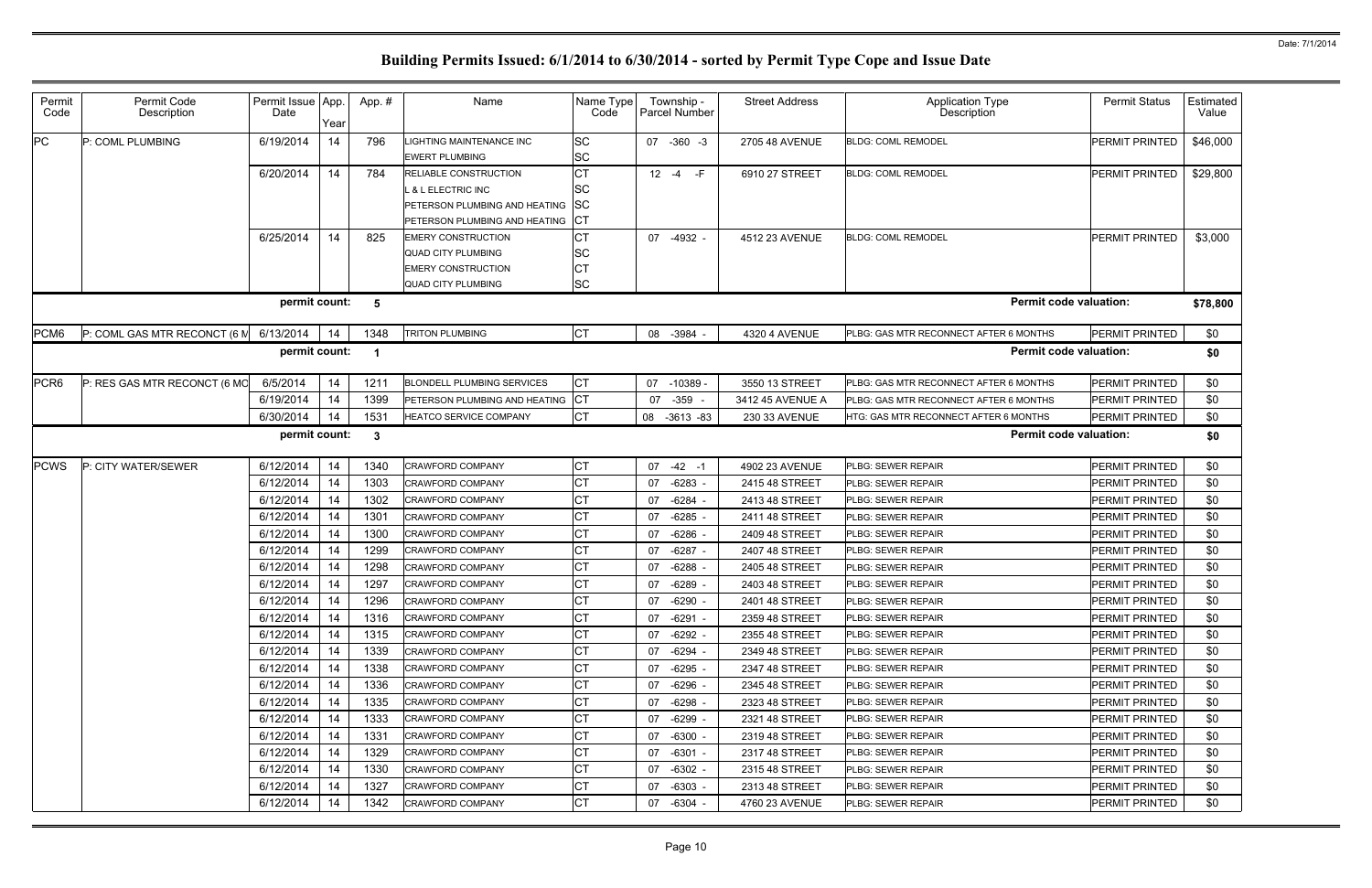| Permit<br>Code | Permit Code<br>Description  | Permit Issue   App.<br>Date | Year | App.#                | Name                              | Name Type<br>Code | Township -<br>Parcel Number | <b>Street Address</b> | Application Type<br>Description        | <b>Permit Status</b>  | Estimated  <br>Value |
|----------------|-----------------------------|-----------------------------|------|----------------------|-----------------------------------|-------------------|-----------------------------|-----------------------|----------------------------------------|-----------------------|----------------------|
| <b>PCWS</b>    | P: CITY WATER/SEWER         | 6/12/2014                   | 14   | 1341                 | <b>CRAWFORD COMPANY</b>           | СT                | $-6305 -$<br>07             | 4800 23 AVENUE        | PLBG: SEWER REPAIR                     | PERMIT PRINTED        | \$0                  |
|                |                             | 6/12/2014                   | 14   | 1317                 | <b>CRAWFORD COMPANY</b>           | СT                | 07<br>$-6307 -$             | 2306 48 STREET        | PLBG: SEWER REPAIR                     | PERMIT PRINTED        | \$0                  |
|                |                             | 6/12/2014                   | 14   | 1318                 | <b>CRAWFORD COMPANY</b>           |                   | $-6308$ -<br>07             | 2308 48 STREET        | PLBG: SEWER REPAIR                     | PERMIT PRINTED        | \$0                  |
|                |                             | 6/12/2014                   | 14   | 1319                 | <b>CRAWFORD COMPANY</b>           | СT                | $-6309$ -<br>07             | 2310 48 STREET        | PLBG: SEWER REPAIR                     | PERMIT PRINTED        | \$0                  |
|                |                             | 6/12/2014                   | 14   | 1320                 | <b>CRAWFORD COMPANY</b>           | СT                | $-6310 -$<br>07             | 2312 48 STREET        | PLBG: SEWER REPAIR                     | PERMIT PRINTED        | \$0                  |
|                |                             | 6/12/2014                   | 14   | 1321                 | <b>CRAWFORD COMPANY</b>           | СT                | 07<br>$-6311 -$             | 2314 48 STREET        | PLBG: SEWER REPAIR                     | PERMIT PRINTED        | \$0                  |
|                |                             | 6/12/2014                   | 14   | 1322                 | <b>CRAWFORD COMPANY</b>           | СT                | $-6312 -$<br>07             | 2316 48 STREET        | PLBG: SEWER REPAIR                     | PERMIT PRINTED        | \$0                  |
|                |                             | 6/12/2014                   | 14   | 1323                 | <b>CRAWFORD COMPANY</b>           | СT                | $-6313 -$<br>07             | 2328 48 STREET        | PLBG: SEWER REPAIR                     | PERMIT PRINTED        | \$0                  |
|                |                             | 6/12/2014                   | 14   | 1325                 | <b>CRAWFORD COMPANY</b>           | СT                | $-6314 -$<br>07             | 2330 48 STREET        | PLBG: SEWER REPAIR                     | PERMIT PRINTED        | \$0                  |
|                |                             | 6/12/2014                   | 14   | 1326                 | <b>CRAWFORD COMPANY</b>           | СT                | $-6315 -$<br>07             | 2332 48 STREET        | PLBG: SEWER REPAIR                     | PERMIT PRINTED        | \$0                  |
|                |                             | 6/12/2014                   | 14   | 1314                 | <b>CRAWFORD COMPANY</b>           | СT                | $-6316 -$<br>07             | 2334 48 STREET        | PLBG: SEWER REPAIR                     | PERMIT PRINTED        | \$0                  |
|                |                             | 6/12/2014                   | 14   | 1313                 | CRAWFORD COMPANY                  | СT                | $-6317 -$<br>07             | 2336 48 STREET        | PLBG: SEWER REPAIR                     | PERMIT PRINTED        | \$0                  |
|                |                             | 6/12/2014                   | 14   | 1312                 | <b>CRAWFORD COMPANY</b>           | СT                | $-6318 -$<br>07             | 2338 48 STREET        | PLBG: SEWER REPAIR                     | PERMIT PRINTED        | \$0                  |
|                |                             | 6/12/2014                   | 14   | 1311                 | <b>CRAWFORD COMPANY</b>           | СT                | 07<br>$-6319 -$             | 2344 48 STREET        | PLBG: SEWER REPAIR                     | PERMIT PRINTED        | \$0                  |
|                |                             | 6/12/2014                   | 14   | 1310                 | <b>CRAWFORD COMPANY</b>           |                   | $-6320 -$<br>07             | 2404 48 STREET        | PLBG: SEWER REPAIR                     | PERMIT PRINTED        | \$0                  |
|                |                             | 6/12/2014                   | 14   | 1309                 | <b>CRAWFORD COMPANY</b>           | СT                | $-6321 -$<br>07             | 2406 48 STREET        | PLBG: SEWER REPAIR                     | PERMIT PRINTED        | \$0                  |
|                |                             | 6/12/2014                   | 14   | 1308                 | <b>CRAWFORD COMPANY</b>           | СT                | $-6322$ -<br>07             | 2408 48 STREET        | PLBG: SEWER REPAIR                     | PERMIT PRINTED        | \$0                  |
|                |                             | 6/12/2014                   | 14   | 1307                 | <b>CRAWFORD COMPANY</b>           | СT                | $-6322$ -<br>07             | 2410 48 STREET        | PLBG: SEWER REPAIR                     | PERMIT PRINTED        | \$0                  |
|                |                             | 6/12/2014                   | 14   | 1306                 | <b>CRAWFORD COMPANY</b>           | СT                | $-6324 -$<br>07             | 2412 48 STREET        | PLBG: SEWER REPAIR                     | PERMIT PRINTED        | \$0                  |
|                |                             | 6/12/2014                   | 14   | 1305                 | <b>CRAWFORD COMPANY</b>           | СT                | $-6325$ -<br>07             | 2414 48 STREET        | PLBG: SEWER REPAIR                     | PERMIT PRINTED        | \$0                  |
|                |                             | 6/12/2014                   | 14   | 1304                 | <b>CRAWFORD COMPANY</b>           | СT                | $-6326 -$<br>07             | 2416 48 STREET        | PLBG: SEWER REPAIR                     | PERMIT PRINTED        | \$0                  |
|                |                             | 6/13/2014                   | 14   | 1344                 | <b>CRAWFORD COMPANY</b>           | СT                | $-6297 -$<br>07             | 2325 48 STREET        | PLBG: SEWER REPAIR                     | PERMIT PRINTED        | \$0                  |
|                |                             | 6/25/2014                   | 14   | 1476                 | <b>BLONDELL PLUMBING SERVICES</b> | СT                | $-6832$<br>07               | 2500 31 AVENUE COURT  | PLBG: SEWER REPAIR                     | PERMIT PRINTED        | \$0                  |
|                |                             | 6/25/2014                   | 14   | 1472                 | <b>BLONDELL PLUMBING SERVICES</b> | СT                | $-255$<br>08                | 1508 28 AVENUE        | PLBG: SEWER REPAIR                     | PERMIT PRINTED        | \$0                  |
|                |                             | 6/25/2014                   | 14   | 1474                 | <b>BLONDELL PLUMBING SERVICES</b> | СT                | $-3354 -$<br>08             | 2627 14 AVENUE        | PLBG: SEWER REPAIR                     | PERMIT PRINTED        | \$0                  |
|                |                             | 6/25/2014                   | 14   | 1475                 | <b>BLONDELL PLUMBING SERVICES</b> | СT                | $-4256 -$<br>08             | 1638 24 STREET        | PLBG: SEWER REPAIR                     | PERMIT PRINTED        | \$0                  |
|                |                             | 6/25/2014                   | 14   | 1473                 | <b>BLONDELL PLUMBING SERVICES</b> | СT                | 08 -6120 -35                | 508 28 AVENUE         | PLBG: SEWER REPAIR                     | PERMIT PRINTED        | \$0                  |
|                |                             | 6/25/2014                   | 14   | 1471                 | <b>BLONDELL PLUMBING SERVICES</b> | <b>CT</b>         | 08<br>-6802 -               | 1811 12 STREET        | PLBG: SEWER REPAIR                     | <b>PERMIT PRINTED</b> | \$0                  |
|                |                             | 6/30/2014                   | 14   | 1530                 | <b>BLONDELL PLUMBING SERVICES</b> | СT                | 08 -3177 -                  | <b>1803 4 STREET</b>  | PLBG: SEWER REPAIR                     | PERMIT PRINTED        | \$0                  |
|                |                             | permit count:               |      | 50                   |                                   |                   |                             |                       | <b>Permit code valuation:</b>          |                       | \$0                  |
| <b>PDR</b>     | P: RES DISCONNECT SWR/WTR S | 6/20/2014                   | 14   | 1405                 | KALE PLUMBING CO.                 | <b>CT</b>         | 08 -8010 -                  | 1411 13 STREET        | PLBG: DISCONNECT WATER & SEWER SERVICE | PERMIT PRINTED        | \$0                  |
|                |                             | permit count:               |      | -1                   |                                   |                   |                             |                       | <b>Permit code valuation:</b>          |                       | \$0                  |
| <b>PEZR</b>    | P: EZ/RES, PLUMBING         | 6/25/2014                   | 14   | 1105                 | MIDWEST COMPLETE CONSTRUCTION CT  |                   | 08 -9465 -                  | 1 KONE COURT          | <b>BLDG: RES REMODEL</b>               | <b>PERMIT PRINTED</b> | \$170,000            |
|                |                             |                             |      |                      | <b>TRACO SPRINKLER SERVICE</b>    | <b>SC</b>         |                             |                       |                                        |                       |                      |
|                |                             |                             |      |                      | TRI-CITY ELECTRIC COMPANY         | <b>SC</b>         |                             |                       |                                        |                       |                      |
|                |                             |                             |      |                      | NORTHWEST MECHANICAL              | <b>SC</b>         |                             |                       |                                        |                       |                      |
|                |                             |                             |      |                      | CRAWFORD HEATING & COOLING        | <b>SC</b>         |                             |                       |                                        |                       |                      |
|                |                             | permit count:               |      | $\blacktriangleleft$ |                                   |                   |                             |                       | <b>Permit code valuation:</b>          |                       | \$170,000            |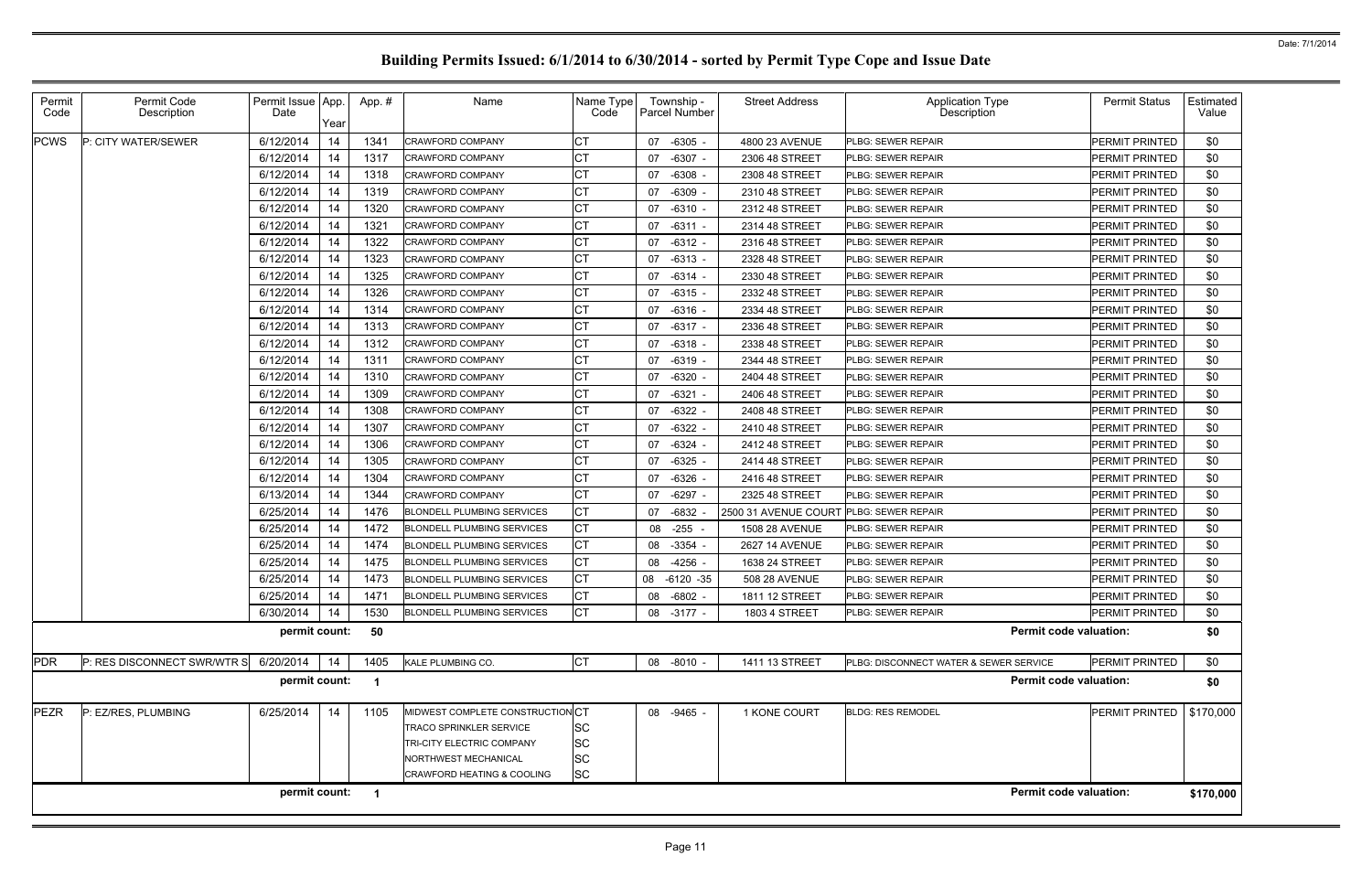| <b>PGR</b><br>6/5/2014<br>СT<br>P: RES GAS PIPING<br>14<br>440<br>08 -220 -14<br>3225 6 STREET<br><b>PERMIT PRINTED</b><br>FRY CORPORATION, JEFF R<br><b>BLDG: SWIMMING POOL</b><br><b>SC</b><br><b>ERICKSON PLUMBING</b><br>permit count:<br><b>Permit code valuation:</b><br>-1<br><b>CT</b><br><b>PPSC</b><br>6/20/2014<br>14<br>1406<br><b>PERMIT PRINTED</b><br>P: SEWER CLEANING<br>ROTO-ROOTER SEWER CLEANING<br>08<br>-999999-<br>1 SEWER STREET<br>PLBG: SEWER CLEANING<br><b>CT</b><br>6/24/2014<br>95<br>807<br>$-42 - 3$<br><b>PERMIT PRINTED</b><br>ROTO-ROOTER SEWER CLEANING<br>07<br>5200 23 AVENUE<br>PLBG: SEWER CLEANING<br>permit count:<br>$\overline{2}$<br><b>Permit code valuation:</b><br>PR<br>6/5/2014<br>PETERSON PLUMBING AND HEATING CT<br>P: RES PLUMBING<br>14<br>1190<br>07 -12126 -<br>4411 34 AVENUE<br>PLBG: INSTALLATION, RESIDENTIAL<br>PERMIT PRINTED<br>СT<br>6/5/2014<br>14<br>$-6841 -$<br>1192<br>07<br>3109 26 STREET<br><b>PERMIT PRINTED</b><br><b>CRAWFORD COMPANY</b><br>PLBG: INSTALLATION, RESIDENTIAL<br>6/5/2014<br>14<br>СT<br>1215<br><b>TRITON PLUMBING</b><br>$-1756 -$<br>1124 25 STREET<br><b>PERMIT PRINTED</b><br>08<br>PLBG: WATER SERVICE REPLACEMENT<br>6/11/2014<br>555<br>14<br>CТ<br>08 -7416 -<br>PERMIT PRINTED<br><b>PROPERTY OWNER</b><br>2036 11 STREET<br><b>BLDG: GARAGES/CARPORTS</b><br>SC<br><b>PROPERTY OWNER</b><br>SC<br><b>PROPERTY OWNER</b><br>SC<br><b>PROPERTY OWNER</b><br>14<br><b>CT</b><br>6/12/2014<br>1328<br><b>BAGBY PLUMBING SERVICE</b><br>PLBG: INSTALLATION, RESIDENTIAL<br><b>PERMIT PRINTED</b><br>07<br>-1489 -<br>2409 33 STREET<br>6/12/2014<br>14<br>СT<br>1324<br><b>CRAWFORD COMPANY</b><br>$-6282$<br><b>PLBG: SEWER REPAIR</b><br><b>PERMIT PRINTED</b><br>07<br>2417 48 STREET<br>СT<br>6/12/2014<br>14<br>1332<br><b>CJ NOW</b><br>$-3360$<br>PLBG: WATER SERVICE REPLACEMENT<br>PERMIT PRINTED<br>08<br>2610 14 AVENUE<br>6/12/2014<br>1337<br>СT<br>14<br><b>CJ NOW</b><br>-6944<br>08<br>1624 25 AVENUE<br><b>PLBG: SEWER REPAIR</b><br><b>PERMIT PRINTED</b><br><b>CT</b><br>6/12/2014<br>14<br>1334<br><b>CJ NOW</b><br>08 - 874 -<br>131 5 AVENUE<br>PLBG: SEWER REPAIR<br><b>PERMIT PRINTED</b><br>6/17/2014<br>1390<br>СT<br>14<br>A+ PLUMBING<br>$-13184 - 7$<br>5904 36 AVENUE COURT PLBG: INSTALLATION, RESIDENTIAL<br>07<br><b>PERMIT PRINTED</b><br>6/17/2014<br>14<br>1379<br>СT<br><b>TOTAL MAINTANCE</b><br>$-1605$<br>1621 31 STREET A<br>PLBG: WATER SERVICE REPLACEMENT<br>PERMIT PRINTED<br>07<br>СT<br>6/17/2014<br>14<br>1389<br>A+ PLUMBING<br>$-212 - A$<br>4112 33 AVENUE<br>PLBG: INSTALLATION, RESIDENTIAL<br><b>PERMIT PRINTED</b><br>07<br>SC<br>6/17/2014<br>14<br>1218<br>PROPERTY OWNER<br>$-5578 -$<br>4802 11 AVENUE A<br><b>PERMIT PRINTED</b><br>07<br><b>BLDG: RES REMODEL</b><br>1386<br>СT<br>6/17/2014<br>14<br><b>CJ NOW</b><br>$-5626$ -<br>2402 45 STREET<br><b>PERMIT PRINTED</b><br>07<br>PLBG: WATER SERVICE REPLACEMENT<br>6/17/2014<br>14<br>1378<br><b>ICT</b><br>PETERSON PLUMBING AND HEATING<br>-7856 -<br>2575 33 STREET<br><b>PERMIT PRINTED</b><br>07<br><b>PLBG: INSTALLATION, RESIDENTIAL</b><br>1384<br>6/17/2014<br>14<br>CТ<br><b>CRAWFORD COMPANY</b><br>08<br>$-3956$<br>2822 16 STREET<br>PLBG: INSTALLATION, RESIDENTIAL<br><b>PERMIT PRINTED</b><br><b>CT</b><br>14<br>6/19/2014<br>1401<br>PERMIT PRINTED<br><b>CJ NOW</b><br>07 -5772<br>2627 19 STREET<br>PLBG: SEWER SERVICE REPLACEMENT<br><b>CT</b><br>6/19/2014<br>14<br>1402<br>08 -255 -<br><b>PERMIT PRINTED</b><br><b>CJ NOW</b><br>1508 28 AVENUE<br><b>PLBG: SEWER REPAIR</b><br>6/20/2014<br>14<br>1404<br>PETERSON PLUMBING AND HEATING CT<br>PERMIT PRINTED<br>08 - 64 -<br>1954 12 AVENUE<br>PLBG: INSTALLATION, RESIDENTIAL<br>6/20/2014<br>14<br>1403<br>PETERSON PLUMBING AND HEATING CT<br>PERMIT PRINTED<br>08 -6662 -<br>1154 29 STREET<br>PLBG: INSTALLATION, RESIDENTIAL<br><b>CT</b><br>6/24/2014<br>14<br>1458<br>08 -3506 -<br><b>PERMIT PRINTED</b><br><b>PROPERTY OWNER</b><br>2410 12 STREET<br>PLBG: INSTALLATION, RESIDENTIAL<br>СT<br>6/24/2014<br>14<br>1457<br><b>CJ NOW</b><br>08<br>$-4923 -$<br>1422 11 STREET<br><b>PLBG: SEWER REPAIR</b><br><b>PERMIT PRINTED</b><br>14<br>СT<br>6/25/2014<br>1480<br><b>SUPERIOR PLUMBING</b><br>PLBG: SEWER REPAIR<br><b>PERMIT PRINTED</b><br>07<br>-6240 -<br>2309 47 STREET<br>СT<br>6/25/2014<br>14<br>1469<br><b>CJ NOW</b><br>$-4923 -$<br>PLBG: WATER SERVICE REPLACEMENT<br>PERMIT PRINTED<br>08<br>1422 11 STREET<br><b>CT</b><br>6/30/2014<br>14<br>1518<br><b>QUAD CITY PLUMBING</b><br>$-2014 -$<br>PLBG: SEWER REPAIR<br><b>PERMIT PRINTED</b><br>1528 18 STREET<br>08<br><b>ICT</b><br>6/30/2014<br>14<br>1528<br>PETERSON PLUMBING AND HEATING<br>08 -3179 -<br>PLBG: INSTALLATION, RESIDENTIAL<br>PERMIT PRINTED<br><b>1808 4 STREET</b><br><b>CT</b><br>6/30/2014<br>14<br>1523<br>KENNEY PLUMBING, BRIAN<br>08 -4079 -2<br>810 42 STREET<br>PLBG: INSTALLATION, RESIDENTIAL<br><b>PERMIT PRINTED</b><br>permit count:<br><b>Permit code valuation:</b><br>27<br><b>PRM</b><br>6/19/2014<br>P: RES WATER/SEWER MAIN<br>14<br>1400<br><b>QUAD CITY PLUMBING</b><br>08 -738 -<br>PLBG: WATER/SEWER MAIN<br><b>PERMIT PRINTED</b><br>2408 11 AVENUE B | Permit<br>Code | Permit Code<br>Description | Permit Issue App.<br>Date | Year | App. # | Name | Name Type<br>Code | Township -<br><b>Parcel Number</b> | <b>Street Address</b> | <b>Application Type</b><br><b>Description</b> | <b>Permit Status</b> | <b>Estimated</b><br>Value |
|------------------------------------------------------------------------------------------------------------------------------------------------------------------------------------------------------------------------------------------------------------------------------------------------------------------------------------------------------------------------------------------------------------------------------------------------------------------------------------------------------------------------------------------------------------------------------------------------------------------------------------------------------------------------------------------------------------------------------------------------------------------------------------------------------------------------------------------------------------------------------------------------------------------------------------------------------------------------------------------------------------------------------------------------------------------------------------------------------------------------------------------------------------------------------------------------------------------------------------------------------------------------------------------------------------------------------------------------------------------------------------------------------------------------------------------------------------------------------------------------------------------------------------------------------------------------------------------------------------------------------------------------------------------------------------------------------------------------------------------------------------------------------------------------------------------------------------------------------------------------------------------------------------------------------------------------------------------------------------------------------------------------------------------------------------------------------------------------------------------------------------------------------------------------------------------------------------------------------------------------------------------------------------------------------------------------------------------------------------------------------------------------------------------------------------------------------------------------------------------------------------------------------------------------------------------------------------------------------------------------------------------------------------------------------------------------------------------------------------------------------------------------------------------------------------------------------------------------------------------------------------------------------------------------------------------------------------------------------------------------------------------------------------------------------------------------------------------------------------------------------------------------------------------------------------------------------------------------------------------------------------------------------------------------------------------------------------------------------------------------------------------------------------------------------------------------------------------------------------------------------------------------------------------------------------------------------------------------------------------------------------------------------------------------------------------------------------------------------------------------------------------------------------------------------------------------------------------------------------------------------------------------------------------------------------------------------------------------------------------------------------------------------------------------------------------------------------------------------------------------------------------------------------------------------------------------------------------------------------------------------------------------------------------------------------------------------------------------------------------------------------------------------------------------------------------------------------------------------------------------------------------------------------------------------------------------------------------------------------------------------------------------------------------------------------------------------------------------------------------------------------------------------------------------------------------------------------------------------------------------------------------------------------------------------------------------------------------------------------------------------------------------------------------------------------------------------------------------------------------------------------------------------------------------------------------------------------------------------------------------------------------------------|----------------|----------------------------|---------------------------|------|--------|------|-------------------|------------------------------------|-----------------------|-----------------------------------------------|----------------------|---------------------------|
|                                                                                                                                                                                                                                                                                                                                                                                                                                                                                                                                                                                                                                                                                                                                                                                                                                                                                                                                                                                                                                                                                                                                                                                                                                                                                                                                                                                                                                                                                                                                                                                                                                                                                                                                                                                                                                                                                                                                                                                                                                                                                                                                                                                                                                                                                                                                                                                                                                                                                                                                                                                                                                                                                                                                                                                                                                                                                                                                                                                                                                                                                                                                                                                                                                                                                                                                                                                                                                                                                                                                                                                                                                                                                                                                                                                                                                                                                                                                                                                                                                                                                                                                                                                                                                                                                                                                                                                                                                                                                                                                                                                                                                                                                                                                                                                                                                                                                                                                                                                                                                                                                                                                                                                                                                                                              |                |                            |                           |      |        |      |                   |                                    |                       |                                               |                      | \$10,000                  |
|                                                                                                                                                                                                                                                                                                                                                                                                                                                                                                                                                                                                                                                                                                                                                                                                                                                                                                                                                                                                                                                                                                                                                                                                                                                                                                                                                                                                                                                                                                                                                                                                                                                                                                                                                                                                                                                                                                                                                                                                                                                                                                                                                                                                                                                                                                                                                                                                                                                                                                                                                                                                                                                                                                                                                                                                                                                                                                                                                                                                                                                                                                                                                                                                                                                                                                                                                                                                                                                                                                                                                                                                                                                                                                                                                                                                                                                                                                                                                                                                                                                                                                                                                                                                                                                                                                                                                                                                                                                                                                                                                                                                                                                                                                                                                                                                                                                                                                                                                                                                                                                                                                                                                                                                                                                                              |                |                            |                           |      |        |      |                   |                                    |                       |                                               |                      | \$10,000                  |
|                                                                                                                                                                                                                                                                                                                                                                                                                                                                                                                                                                                                                                                                                                                                                                                                                                                                                                                                                                                                                                                                                                                                                                                                                                                                                                                                                                                                                                                                                                                                                                                                                                                                                                                                                                                                                                                                                                                                                                                                                                                                                                                                                                                                                                                                                                                                                                                                                                                                                                                                                                                                                                                                                                                                                                                                                                                                                                                                                                                                                                                                                                                                                                                                                                                                                                                                                                                                                                                                                                                                                                                                                                                                                                                                                                                                                                                                                                                                                                                                                                                                                                                                                                                                                                                                                                                                                                                                                                                                                                                                                                                                                                                                                                                                                                                                                                                                                                                                                                                                                                                                                                                                                                                                                                                                              |                |                            |                           |      |        |      |                   |                                    |                       |                                               |                      | \$0                       |
|                                                                                                                                                                                                                                                                                                                                                                                                                                                                                                                                                                                                                                                                                                                                                                                                                                                                                                                                                                                                                                                                                                                                                                                                                                                                                                                                                                                                                                                                                                                                                                                                                                                                                                                                                                                                                                                                                                                                                                                                                                                                                                                                                                                                                                                                                                                                                                                                                                                                                                                                                                                                                                                                                                                                                                                                                                                                                                                                                                                                                                                                                                                                                                                                                                                                                                                                                                                                                                                                                                                                                                                                                                                                                                                                                                                                                                                                                                                                                                                                                                                                                                                                                                                                                                                                                                                                                                                                                                                                                                                                                                                                                                                                                                                                                                                                                                                                                                                                                                                                                                                                                                                                                                                                                                                                              |                |                            |                           |      |        |      |                   |                                    |                       |                                               |                      | \$0                       |
|                                                                                                                                                                                                                                                                                                                                                                                                                                                                                                                                                                                                                                                                                                                                                                                                                                                                                                                                                                                                                                                                                                                                                                                                                                                                                                                                                                                                                                                                                                                                                                                                                                                                                                                                                                                                                                                                                                                                                                                                                                                                                                                                                                                                                                                                                                                                                                                                                                                                                                                                                                                                                                                                                                                                                                                                                                                                                                                                                                                                                                                                                                                                                                                                                                                                                                                                                                                                                                                                                                                                                                                                                                                                                                                                                                                                                                                                                                                                                                                                                                                                                                                                                                                                                                                                                                                                                                                                                                                                                                                                                                                                                                                                                                                                                                                                                                                                                                                                                                                                                                                                                                                                                                                                                                                                              |                |                            |                           |      |        |      |                   |                                    |                       |                                               |                      | \$0                       |
|                                                                                                                                                                                                                                                                                                                                                                                                                                                                                                                                                                                                                                                                                                                                                                                                                                                                                                                                                                                                                                                                                                                                                                                                                                                                                                                                                                                                                                                                                                                                                                                                                                                                                                                                                                                                                                                                                                                                                                                                                                                                                                                                                                                                                                                                                                                                                                                                                                                                                                                                                                                                                                                                                                                                                                                                                                                                                                                                                                                                                                                                                                                                                                                                                                                                                                                                                                                                                                                                                                                                                                                                                                                                                                                                                                                                                                                                                                                                                                                                                                                                                                                                                                                                                                                                                                                                                                                                                                                                                                                                                                                                                                                                                                                                                                                                                                                                                                                                                                                                                                                                                                                                                                                                                                                                              |                |                            |                           |      |        |      |                   |                                    |                       |                                               |                      | \$0                       |
|                                                                                                                                                                                                                                                                                                                                                                                                                                                                                                                                                                                                                                                                                                                                                                                                                                                                                                                                                                                                                                                                                                                                                                                                                                                                                                                                                                                                                                                                                                                                                                                                                                                                                                                                                                                                                                                                                                                                                                                                                                                                                                                                                                                                                                                                                                                                                                                                                                                                                                                                                                                                                                                                                                                                                                                                                                                                                                                                                                                                                                                                                                                                                                                                                                                                                                                                                                                                                                                                                                                                                                                                                                                                                                                                                                                                                                                                                                                                                                                                                                                                                                                                                                                                                                                                                                                                                                                                                                                                                                                                                                                                                                                                                                                                                                                                                                                                                                                                                                                                                                                                                                                                                                                                                                                                              |                |                            |                           |      |        |      |                   |                                    |                       |                                               |                      | \$0                       |
|                                                                                                                                                                                                                                                                                                                                                                                                                                                                                                                                                                                                                                                                                                                                                                                                                                                                                                                                                                                                                                                                                                                                                                                                                                                                                                                                                                                                                                                                                                                                                                                                                                                                                                                                                                                                                                                                                                                                                                                                                                                                                                                                                                                                                                                                                                                                                                                                                                                                                                                                                                                                                                                                                                                                                                                                                                                                                                                                                                                                                                                                                                                                                                                                                                                                                                                                                                                                                                                                                                                                                                                                                                                                                                                                                                                                                                                                                                                                                                                                                                                                                                                                                                                                                                                                                                                                                                                                                                                                                                                                                                                                                                                                                                                                                                                                                                                                                                                                                                                                                                                                                                                                                                                                                                                                              |                |                            |                           |      |        |      |                   |                                    |                       |                                               |                      | \$0                       |
|                                                                                                                                                                                                                                                                                                                                                                                                                                                                                                                                                                                                                                                                                                                                                                                                                                                                                                                                                                                                                                                                                                                                                                                                                                                                                                                                                                                                                                                                                                                                                                                                                                                                                                                                                                                                                                                                                                                                                                                                                                                                                                                                                                                                                                                                                                                                                                                                                                                                                                                                                                                                                                                                                                                                                                                                                                                                                                                                                                                                                                                                                                                                                                                                                                                                                                                                                                                                                                                                                                                                                                                                                                                                                                                                                                                                                                                                                                                                                                                                                                                                                                                                                                                                                                                                                                                                                                                                                                                                                                                                                                                                                                                                                                                                                                                                                                                                                                                                                                                                                                                                                                                                                                                                                                                                              |                |                            |                           |      |        |      |                   |                                    |                       |                                               |                      | \$11,648                  |
|                                                                                                                                                                                                                                                                                                                                                                                                                                                                                                                                                                                                                                                                                                                                                                                                                                                                                                                                                                                                                                                                                                                                                                                                                                                                                                                                                                                                                                                                                                                                                                                                                                                                                                                                                                                                                                                                                                                                                                                                                                                                                                                                                                                                                                                                                                                                                                                                                                                                                                                                                                                                                                                                                                                                                                                                                                                                                                                                                                                                                                                                                                                                                                                                                                                                                                                                                                                                                                                                                                                                                                                                                                                                                                                                                                                                                                                                                                                                                                                                                                                                                                                                                                                                                                                                                                                                                                                                                                                                                                                                                                                                                                                                                                                                                                                                                                                                                                                                                                                                                                                                                                                                                                                                                                                                              |                |                            |                           |      |        |      |                   |                                    |                       |                                               |                      |                           |
|                                                                                                                                                                                                                                                                                                                                                                                                                                                                                                                                                                                                                                                                                                                                                                                                                                                                                                                                                                                                                                                                                                                                                                                                                                                                                                                                                                                                                                                                                                                                                                                                                                                                                                                                                                                                                                                                                                                                                                                                                                                                                                                                                                                                                                                                                                                                                                                                                                                                                                                                                                                                                                                                                                                                                                                                                                                                                                                                                                                                                                                                                                                                                                                                                                                                                                                                                                                                                                                                                                                                                                                                                                                                                                                                                                                                                                                                                                                                                                                                                                                                                                                                                                                                                                                                                                                                                                                                                                                                                                                                                                                                                                                                                                                                                                                                                                                                                                                                                                                                                                                                                                                                                                                                                                                                              |                |                            |                           |      |        |      |                   |                                    |                       |                                               |                      |                           |
|                                                                                                                                                                                                                                                                                                                                                                                                                                                                                                                                                                                                                                                                                                                                                                                                                                                                                                                                                                                                                                                                                                                                                                                                                                                                                                                                                                                                                                                                                                                                                                                                                                                                                                                                                                                                                                                                                                                                                                                                                                                                                                                                                                                                                                                                                                                                                                                                                                                                                                                                                                                                                                                                                                                                                                                                                                                                                                                                                                                                                                                                                                                                                                                                                                                                                                                                                                                                                                                                                                                                                                                                                                                                                                                                                                                                                                                                                                                                                                                                                                                                                                                                                                                                                                                                                                                                                                                                                                                                                                                                                                                                                                                                                                                                                                                                                                                                                                                                                                                                                                                                                                                                                                                                                                                                              |                |                            |                           |      |        |      |                   |                                    |                       |                                               |                      |                           |
|                                                                                                                                                                                                                                                                                                                                                                                                                                                                                                                                                                                                                                                                                                                                                                                                                                                                                                                                                                                                                                                                                                                                                                                                                                                                                                                                                                                                                                                                                                                                                                                                                                                                                                                                                                                                                                                                                                                                                                                                                                                                                                                                                                                                                                                                                                                                                                                                                                                                                                                                                                                                                                                                                                                                                                                                                                                                                                                                                                                                                                                                                                                                                                                                                                                                                                                                                                                                                                                                                                                                                                                                                                                                                                                                                                                                                                                                                                                                                                                                                                                                                                                                                                                                                                                                                                                                                                                                                                                                                                                                                                                                                                                                                                                                                                                                                                                                                                                                                                                                                                                                                                                                                                                                                                                                              |                |                            |                           |      |        |      |                   |                                    |                       |                                               |                      | \$0                       |
|                                                                                                                                                                                                                                                                                                                                                                                                                                                                                                                                                                                                                                                                                                                                                                                                                                                                                                                                                                                                                                                                                                                                                                                                                                                                                                                                                                                                                                                                                                                                                                                                                                                                                                                                                                                                                                                                                                                                                                                                                                                                                                                                                                                                                                                                                                                                                                                                                                                                                                                                                                                                                                                                                                                                                                                                                                                                                                                                                                                                                                                                                                                                                                                                                                                                                                                                                                                                                                                                                                                                                                                                                                                                                                                                                                                                                                                                                                                                                                                                                                                                                                                                                                                                                                                                                                                                                                                                                                                                                                                                                                                                                                                                                                                                                                                                                                                                                                                                                                                                                                                                                                                                                                                                                                                                              |                |                            |                           |      |        |      |                   |                                    |                       |                                               |                      | \$0                       |
|                                                                                                                                                                                                                                                                                                                                                                                                                                                                                                                                                                                                                                                                                                                                                                                                                                                                                                                                                                                                                                                                                                                                                                                                                                                                                                                                                                                                                                                                                                                                                                                                                                                                                                                                                                                                                                                                                                                                                                                                                                                                                                                                                                                                                                                                                                                                                                                                                                                                                                                                                                                                                                                                                                                                                                                                                                                                                                                                                                                                                                                                                                                                                                                                                                                                                                                                                                                                                                                                                                                                                                                                                                                                                                                                                                                                                                                                                                                                                                                                                                                                                                                                                                                                                                                                                                                                                                                                                                                                                                                                                                                                                                                                                                                                                                                                                                                                                                                                                                                                                                                                                                                                                                                                                                                                              |                |                            |                           |      |        |      |                   |                                    |                       |                                               |                      | \$0                       |
|                                                                                                                                                                                                                                                                                                                                                                                                                                                                                                                                                                                                                                                                                                                                                                                                                                                                                                                                                                                                                                                                                                                                                                                                                                                                                                                                                                                                                                                                                                                                                                                                                                                                                                                                                                                                                                                                                                                                                                                                                                                                                                                                                                                                                                                                                                                                                                                                                                                                                                                                                                                                                                                                                                                                                                                                                                                                                                                                                                                                                                                                                                                                                                                                                                                                                                                                                                                                                                                                                                                                                                                                                                                                                                                                                                                                                                                                                                                                                                                                                                                                                                                                                                                                                                                                                                                                                                                                                                                                                                                                                                                                                                                                                                                                                                                                                                                                                                                                                                                                                                                                                                                                                                                                                                                                              |                |                            |                           |      |        |      |                   |                                    |                       |                                               |                      | \$0                       |
|                                                                                                                                                                                                                                                                                                                                                                                                                                                                                                                                                                                                                                                                                                                                                                                                                                                                                                                                                                                                                                                                                                                                                                                                                                                                                                                                                                                                                                                                                                                                                                                                                                                                                                                                                                                                                                                                                                                                                                                                                                                                                                                                                                                                                                                                                                                                                                                                                                                                                                                                                                                                                                                                                                                                                                                                                                                                                                                                                                                                                                                                                                                                                                                                                                                                                                                                                                                                                                                                                                                                                                                                                                                                                                                                                                                                                                                                                                                                                                                                                                                                                                                                                                                                                                                                                                                                                                                                                                                                                                                                                                                                                                                                                                                                                                                                                                                                                                                                                                                                                                                                                                                                                                                                                                                                              |                |                            |                           |      |        |      |                   |                                    |                       |                                               |                      | \$0                       |
|                                                                                                                                                                                                                                                                                                                                                                                                                                                                                                                                                                                                                                                                                                                                                                                                                                                                                                                                                                                                                                                                                                                                                                                                                                                                                                                                                                                                                                                                                                                                                                                                                                                                                                                                                                                                                                                                                                                                                                                                                                                                                                                                                                                                                                                                                                                                                                                                                                                                                                                                                                                                                                                                                                                                                                                                                                                                                                                                                                                                                                                                                                                                                                                                                                                                                                                                                                                                                                                                                                                                                                                                                                                                                                                                                                                                                                                                                                                                                                                                                                                                                                                                                                                                                                                                                                                                                                                                                                                                                                                                                                                                                                                                                                                                                                                                                                                                                                                                                                                                                                                                                                                                                                                                                                                                              |                |                            |                           |      |        |      |                   |                                    |                       |                                               |                      | \$0                       |
|                                                                                                                                                                                                                                                                                                                                                                                                                                                                                                                                                                                                                                                                                                                                                                                                                                                                                                                                                                                                                                                                                                                                                                                                                                                                                                                                                                                                                                                                                                                                                                                                                                                                                                                                                                                                                                                                                                                                                                                                                                                                                                                                                                                                                                                                                                                                                                                                                                                                                                                                                                                                                                                                                                                                                                                                                                                                                                                                                                                                                                                                                                                                                                                                                                                                                                                                                                                                                                                                                                                                                                                                                                                                                                                                                                                                                                                                                                                                                                                                                                                                                                                                                                                                                                                                                                                                                                                                                                                                                                                                                                                                                                                                                                                                                                                                                                                                                                                                                                                                                                                                                                                                                                                                                                                                              |                |                            |                           |      |        |      |                   |                                    |                       |                                               |                      | \$0                       |
|                                                                                                                                                                                                                                                                                                                                                                                                                                                                                                                                                                                                                                                                                                                                                                                                                                                                                                                                                                                                                                                                                                                                                                                                                                                                                                                                                                                                                                                                                                                                                                                                                                                                                                                                                                                                                                                                                                                                                                                                                                                                                                                                                                                                                                                                                                                                                                                                                                                                                                                                                                                                                                                                                                                                                                                                                                                                                                                                                                                                                                                                                                                                                                                                                                                                                                                                                                                                                                                                                                                                                                                                                                                                                                                                                                                                                                                                                                                                                                                                                                                                                                                                                                                                                                                                                                                                                                                                                                                                                                                                                                                                                                                                                                                                                                                                                                                                                                                                                                                                                                                                                                                                                                                                                                                                              |                |                            |                           |      |        |      |                   |                                    |                       |                                               |                      | \$0                       |
|                                                                                                                                                                                                                                                                                                                                                                                                                                                                                                                                                                                                                                                                                                                                                                                                                                                                                                                                                                                                                                                                                                                                                                                                                                                                                                                                                                                                                                                                                                                                                                                                                                                                                                                                                                                                                                                                                                                                                                                                                                                                                                                                                                                                                                                                                                                                                                                                                                                                                                                                                                                                                                                                                                                                                                                                                                                                                                                                                                                                                                                                                                                                                                                                                                                                                                                                                                                                                                                                                                                                                                                                                                                                                                                                                                                                                                                                                                                                                                                                                                                                                                                                                                                                                                                                                                                                                                                                                                                                                                                                                                                                                                                                                                                                                                                                                                                                                                                                                                                                                                                                                                                                                                                                                                                                              |                |                            |                           |      |        |      |                   |                                    |                       |                                               |                      | \$500                     |
|                                                                                                                                                                                                                                                                                                                                                                                                                                                                                                                                                                                                                                                                                                                                                                                                                                                                                                                                                                                                                                                                                                                                                                                                                                                                                                                                                                                                                                                                                                                                                                                                                                                                                                                                                                                                                                                                                                                                                                                                                                                                                                                                                                                                                                                                                                                                                                                                                                                                                                                                                                                                                                                                                                                                                                                                                                                                                                                                                                                                                                                                                                                                                                                                                                                                                                                                                                                                                                                                                                                                                                                                                                                                                                                                                                                                                                                                                                                                                                                                                                                                                                                                                                                                                                                                                                                                                                                                                                                                                                                                                                                                                                                                                                                                                                                                                                                                                                                                                                                                                                                                                                                                                                                                                                                                              |                |                            |                           |      |        |      |                   |                                    |                       |                                               |                      | \$0                       |
|                                                                                                                                                                                                                                                                                                                                                                                                                                                                                                                                                                                                                                                                                                                                                                                                                                                                                                                                                                                                                                                                                                                                                                                                                                                                                                                                                                                                                                                                                                                                                                                                                                                                                                                                                                                                                                                                                                                                                                                                                                                                                                                                                                                                                                                                                                                                                                                                                                                                                                                                                                                                                                                                                                                                                                                                                                                                                                                                                                                                                                                                                                                                                                                                                                                                                                                                                                                                                                                                                                                                                                                                                                                                                                                                                                                                                                                                                                                                                                                                                                                                                                                                                                                                                                                                                                                                                                                                                                                                                                                                                                                                                                                                                                                                                                                                                                                                                                                                                                                                                                                                                                                                                                                                                                                                              |                |                            |                           |      |        |      |                   |                                    |                       |                                               |                      | \$0                       |
|                                                                                                                                                                                                                                                                                                                                                                                                                                                                                                                                                                                                                                                                                                                                                                                                                                                                                                                                                                                                                                                                                                                                                                                                                                                                                                                                                                                                                                                                                                                                                                                                                                                                                                                                                                                                                                                                                                                                                                                                                                                                                                                                                                                                                                                                                                                                                                                                                                                                                                                                                                                                                                                                                                                                                                                                                                                                                                                                                                                                                                                                                                                                                                                                                                                                                                                                                                                                                                                                                                                                                                                                                                                                                                                                                                                                                                                                                                                                                                                                                                                                                                                                                                                                                                                                                                                                                                                                                                                                                                                                                                                                                                                                                                                                                                                                                                                                                                                                                                                                                                                                                                                                                                                                                                                                              |                |                            |                           |      |        |      |                   |                                    |                       |                                               |                      | \$0                       |
|                                                                                                                                                                                                                                                                                                                                                                                                                                                                                                                                                                                                                                                                                                                                                                                                                                                                                                                                                                                                                                                                                                                                                                                                                                                                                                                                                                                                                                                                                                                                                                                                                                                                                                                                                                                                                                                                                                                                                                                                                                                                                                                                                                                                                                                                                                                                                                                                                                                                                                                                                                                                                                                                                                                                                                                                                                                                                                                                                                                                                                                                                                                                                                                                                                                                                                                                                                                                                                                                                                                                                                                                                                                                                                                                                                                                                                                                                                                                                                                                                                                                                                                                                                                                                                                                                                                                                                                                                                                                                                                                                                                                                                                                                                                                                                                                                                                                                                                                                                                                                                                                                                                                                                                                                                                                              |                |                            |                           |      |        |      |                   |                                    |                       |                                               |                      | \$0                       |
|                                                                                                                                                                                                                                                                                                                                                                                                                                                                                                                                                                                                                                                                                                                                                                                                                                                                                                                                                                                                                                                                                                                                                                                                                                                                                                                                                                                                                                                                                                                                                                                                                                                                                                                                                                                                                                                                                                                                                                                                                                                                                                                                                                                                                                                                                                                                                                                                                                                                                                                                                                                                                                                                                                                                                                                                                                                                                                                                                                                                                                                                                                                                                                                                                                                                                                                                                                                                                                                                                                                                                                                                                                                                                                                                                                                                                                                                                                                                                                                                                                                                                                                                                                                                                                                                                                                                                                                                                                                                                                                                                                                                                                                                                                                                                                                                                                                                                                                                                                                                                                                                                                                                                                                                                                                                              |                |                            |                           |      |        |      |                   |                                    |                       |                                               |                      | \$0                       |
|                                                                                                                                                                                                                                                                                                                                                                                                                                                                                                                                                                                                                                                                                                                                                                                                                                                                                                                                                                                                                                                                                                                                                                                                                                                                                                                                                                                                                                                                                                                                                                                                                                                                                                                                                                                                                                                                                                                                                                                                                                                                                                                                                                                                                                                                                                                                                                                                                                                                                                                                                                                                                                                                                                                                                                                                                                                                                                                                                                                                                                                                                                                                                                                                                                                                                                                                                                                                                                                                                                                                                                                                                                                                                                                                                                                                                                                                                                                                                                                                                                                                                                                                                                                                                                                                                                                                                                                                                                                                                                                                                                                                                                                                                                                                                                                                                                                                                                                                                                                                                                                                                                                                                                                                                                                                              |                |                            |                           |      |        |      |                   |                                    |                       |                                               |                      | \$0                       |
|                                                                                                                                                                                                                                                                                                                                                                                                                                                                                                                                                                                                                                                                                                                                                                                                                                                                                                                                                                                                                                                                                                                                                                                                                                                                                                                                                                                                                                                                                                                                                                                                                                                                                                                                                                                                                                                                                                                                                                                                                                                                                                                                                                                                                                                                                                                                                                                                                                                                                                                                                                                                                                                                                                                                                                                                                                                                                                                                                                                                                                                                                                                                                                                                                                                                                                                                                                                                                                                                                                                                                                                                                                                                                                                                                                                                                                                                                                                                                                                                                                                                                                                                                                                                                                                                                                                                                                                                                                                                                                                                                                                                                                                                                                                                                                                                                                                                                                                                                                                                                                                                                                                                                                                                                                                                              |                |                            |                           |      |        |      |                   |                                    |                       |                                               |                      | \$0                       |
|                                                                                                                                                                                                                                                                                                                                                                                                                                                                                                                                                                                                                                                                                                                                                                                                                                                                                                                                                                                                                                                                                                                                                                                                                                                                                                                                                                                                                                                                                                                                                                                                                                                                                                                                                                                                                                                                                                                                                                                                                                                                                                                                                                                                                                                                                                                                                                                                                                                                                                                                                                                                                                                                                                                                                                                                                                                                                                                                                                                                                                                                                                                                                                                                                                                                                                                                                                                                                                                                                                                                                                                                                                                                                                                                                                                                                                                                                                                                                                                                                                                                                                                                                                                                                                                                                                                                                                                                                                                                                                                                                                                                                                                                                                                                                                                                                                                                                                                                                                                                                                                                                                                                                                                                                                                                              |                |                            |                           |      |        |      |                   |                                    |                       |                                               |                      | \$0                       |
|                                                                                                                                                                                                                                                                                                                                                                                                                                                                                                                                                                                                                                                                                                                                                                                                                                                                                                                                                                                                                                                                                                                                                                                                                                                                                                                                                                                                                                                                                                                                                                                                                                                                                                                                                                                                                                                                                                                                                                                                                                                                                                                                                                                                                                                                                                                                                                                                                                                                                                                                                                                                                                                                                                                                                                                                                                                                                                                                                                                                                                                                                                                                                                                                                                                                                                                                                                                                                                                                                                                                                                                                                                                                                                                                                                                                                                                                                                                                                                                                                                                                                                                                                                                                                                                                                                                                                                                                                                                                                                                                                                                                                                                                                                                                                                                                                                                                                                                                                                                                                                                                                                                                                                                                                                                                              |                |                            |                           |      |        |      |                   |                                    |                       |                                               |                      | \$0                       |
|                                                                                                                                                                                                                                                                                                                                                                                                                                                                                                                                                                                                                                                                                                                                                                                                                                                                                                                                                                                                                                                                                                                                                                                                                                                                                                                                                                                                                                                                                                                                                                                                                                                                                                                                                                                                                                                                                                                                                                                                                                                                                                                                                                                                                                                                                                                                                                                                                                                                                                                                                                                                                                                                                                                                                                                                                                                                                                                                                                                                                                                                                                                                                                                                                                                                                                                                                                                                                                                                                                                                                                                                                                                                                                                                                                                                                                                                                                                                                                                                                                                                                                                                                                                                                                                                                                                                                                                                                                                                                                                                                                                                                                                                                                                                                                                                                                                                                                                                                                                                                                                                                                                                                                                                                                                                              |                |                            |                           |      |        |      |                   |                                    |                       |                                               |                      | \$0                       |
|                                                                                                                                                                                                                                                                                                                                                                                                                                                                                                                                                                                                                                                                                                                                                                                                                                                                                                                                                                                                                                                                                                                                                                                                                                                                                                                                                                                                                                                                                                                                                                                                                                                                                                                                                                                                                                                                                                                                                                                                                                                                                                                                                                                                                                                                                                                                                                                                                                                                                                                                                                                                                                                                                                                                                                                                                                                                                                                                                                                                                                                                                                                                                                                                                                                                                                                                                                                                                                                                                                                                                                                                                                                                                                                                                                                                                                                                                                                                                                                                                                                                                                                                                                                                                                                                                                                                                                                                                                                                                                                                                                                                                                                                                                                                                                                                                                                                                                                                                                                                                                                                                                                                                                                                                                                                              |                |                            |                           |      |        |      |                   |                                    |                       |                                               |                      | \$0                       |
|                                                                                                                                                                                                                                                                                                                                                                                                                                                                                                                                                                                                                                                                                                                                                                                                                                                                                                                                                                                                                                                                                                                                                                                                                                                                                                                                                                                                                                                                                                                                                                                                                                                                                                                                                                                                                                                                                                                                                                                                                                                                                                                                                                                                                                                                                                                                                                                                                                                                                                                                                                                                                                                                                                                                                                                                                                                                                                                                                                                                                                                                                                                                                                                                                                                                                                                                                                                                                                                                                                                                                                                                                                                                                                                                                                                                                                                                                                                                                                                                                                                                                                                                                                                                                                                                                                                                                                                                                                                                                                                                                                                                                                                                                                                                                                                                                                                                                                                                                                                                                                                                                                                                                                                                                                                                              |                |                            |                           |      |        |      |                   |                                    |                       |                                               |                      | \$0                       |
|                                                                                                                                                                                                                                                                                                                                                                                                                                                                                                                                                                                                                                                                                                                                                                                                                                                                                                                                                                                                                                                                                                                                                                                                                                                                                                                                                                                                                                                                                                                                                                                                                                                                                                                                                                                                                                                                                                                                                                                                                                                                                                                                                                                                                                                                                                                                                                                                                                                                                                                                                                                                                                                                                                                                                                                                                                                                                                                                                                                                                                                                                                                                                                                                                                                                                                                                                                                                                                                                                                                                                                                                                                                                                                                                                                                                                                                                                                                                                                                                                                                                                                                                                                                                                                                                                                                                                                                                                                                                                                                                                                                                                                                                                                                                                                                                                                                                                                                                                                                                                                                                                                                                                                                                                                                                              |                |                            |                           |      |        |      |                   |                                    |                       |                                               |                      | \$0                       |
|                                                                                                                                                                                                                                                                                                                                                                                                                                                                                                                                                                                                                                                                                                                                                                                                                                                                                                                                                                                                                                                                                                                                                                                                                                                                                                                                                                                                                                                                                                                                                                                                                                                                                                                                                                                                                                                                                                                                                                                                                                                                                                                                                                                                                                                                                                                                                                                                                                                                                                                                                                                                                                                                                                                                                                                                                                                                                                                                                                                                                                                                                                                                                                                                                                                                                                                                                                                                                                                                                                                                                                                                                                                                                                                                                                                                                                                                                                                                                                                                                                                                                                                                                                                                                                                                                                                                                                                                                                                                                                                                                                                                                                                                                                                                                                                                                                                                                                                                                                                                                                                                                                                                                                                                                                                                              |                |                            |                           |      |        |      |                   |                                    |                       |                                               |                      | \$0                       |
|                                                                                                                                                                                                                                                                                                                                                                                                                                                                                                                                                                                                                                                                                                                                                                                                                                                                                                                                                                                                                                                                                                                                                                                                                                                                                                                                                                                                                                                                                                                                                                                                                                                                                                                                                                                                                                                                                                                                                                                                                                                                                                                                                                                                                                                                                                                                                                                                                                                                                                                                                                                                                                                                                                                                                                                                                                                                                                                                                                                                                                                                                                                                                                                                                                                                                                                                                                                                                                                                                                                                                                                                                                                                                                                                                                                                                                                                                                                                                                                                                                                                                                                                                                                                                                                                                                                                                                                                                                                                                                                                                                                                                                                                                                                                                                                                                                                                                                                                                                                                                                                                                                                                                                                                                                                                              |                |                            |                           |      |        |      |                   |                                    |                       |                                               |                      | \$12,148                  |
|                                                                                                                                                                                                                                                                                                                                                                                                                                                                                                                                                                                                                                                                                                                                                                                                                                                                                                                                                                                                                                                                                                                                                                                                                                                                                                                                                                                                                                                                                                                                                                                                                                                                                                                                                                                                                                                                                                                                                                                                                                                                                                                                                                                                                                                                                                                                                                                                                                                                                                                                                                                                                                                                                                                                                                                                                                                                                                                                                                                                                                                                                                                                                                                                                                                                                                                                                                                                                                                                                                                                                                                                                                                                                                                                                                                                                                                                                                                                                                                                                                                                                                                                                                                                                                                                                                                                                                                                                                                                                                                                                                                                                                                                                                                                                                                                                                                                                                                                                                                                                                                                                                                                                                                                                                                                              |                |                            |                           |      |        |      | <b>CT</b>         |                                    |                       |                                               |                      | \$0                       |